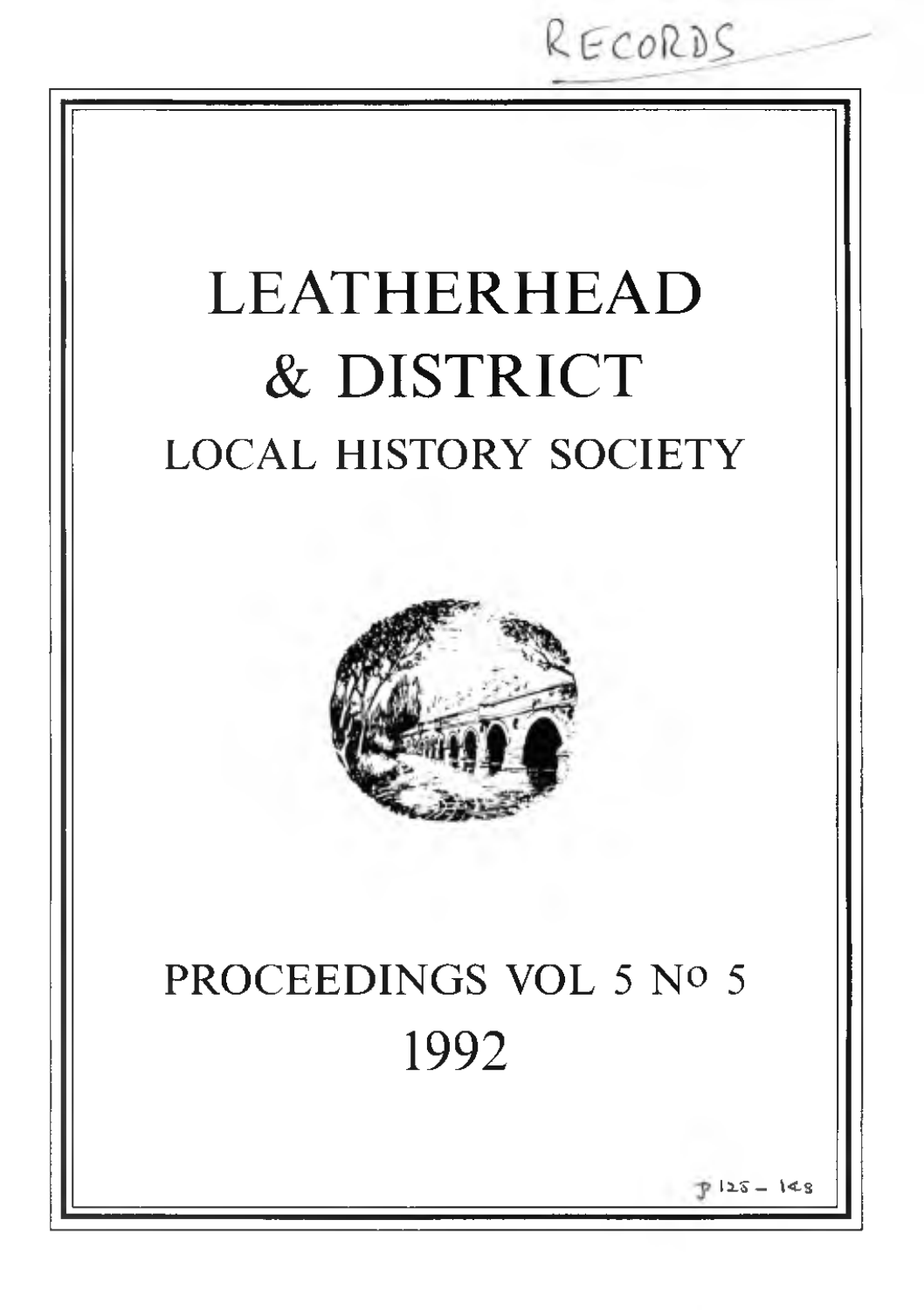# **SECRETARIAL NOTES**

The following Lectures and Visits were arranged during 1992:

| January 17th    | Lecture: "Family History", by John Clark.                                                            |
|-----------------|------------------------------------------------------------------------------------------------------|
| February 21st   | Lecture: "Admiralty Semaphore Towers from London to Portsmouth", by Ernest<br>Crossland.             |
| March 20th      | The 45th Annual General Meeting, followed by Lecture: "Leatherhead Then and Now",<br>by Linda Heath. |
| March 29th      | "Walk" on Ashtead/Leatherhead Commons, led by Ernest Crossland.                                      |
| April 10th      | Lecture: "The Wey Navigation Project", by Chris Howkins.                                             |
| April 25th      | Joint visit, with Leatherhead Literary Society, to Canterbury. Organised by David Ellis.             |
| May 10th        | Horse-drawn narrow-boat journey down the Wey Navigation Project. Led by Chris<br>Howkins.            |
| June 13th       | Joint visit with LCA/CPS to Lichfield. Organised by Joan Kirby.                                      |
| June $24th$     | "Walk" round Ripley, led by John Slatford, Chairman, Send & Ripley History Society.                  |
| July 25th       | "Walk" round Bookham, led by Stephen Fortescue.                                                      |
| September 18th* | Lecture: "The Bells & The Bridge of Leatherhead", by Alan Smith (Bells) and Derek<br>Renn.           |
| October 2nd*    | Lecture: "Ashtead, Past and Present", by Michael Gale.                                               |
| October 16th*   | Dallaway Lecture: "The Restoration of Hampton Court Palace", by Michael Fishlock.                    |
| November 20th   | Lecture: "Joseph Payne", by Richard Aldrich.                                                         |
| December 18th   | Christmas Miscellany: Members' contributions. Organised by Derek Renn.                               |

\*M ole Valley Festival events

Number 4 of Volume 5 of the Proceedings was issued during the year.

### **FORTY-FIFTH ANNUAL GENERAL MEETING**

*Held at the Letherhead Institute, 20 March 1992* 

The Report of the Executive Committee and the Accounts for the year 1991 were adopted and approved. The elected Officers of the Society are shown below.

# **OFFICERS FOR THE YEAR 1992**

| President:                      | S. E. D. FORTESCUE                                 |
|---------------------------------|----------------------------------------------------|
| <b>Past President:</b>          | J. G. W. LEWARNE                                   |
| <i>Vice-Presidents:</i>         | DR D. F. RENN, C.B.E., F.S.A.; L. A. SMITH, M.B.E. |
| Chairman:                       | LINDA HEATH                                        |
| Secretary/Membership Secretary: | <b>JOYCE FULLER</b>                                |
| Treasurer:                      | C. V. M. LATHAM                                    |
| Editor:                         | <b>J. C. STUTTARD</b>                              |
| Museum Curator:                 | T. W. EDWARDS                                      |
| Museum Treasurer:               | J. R. BULL                                         |
| Sales Secretary:                | H. J. DAVIES                                       |
| Archaeology Secretary:          | E. A. CROSSLAND, I.S.O.                            |
| Lecture Secretary:              | N. H. WEST, M.B.E.                                 |
| Librarian:                      | F. KIRBY                                           |
| Record Secretary:               | J. R. CLUBE, O.B.E.                                |
| Committee Members:              | D. B. ELLIS, JANET GOLDSMITH: H. G. KNOWLES        |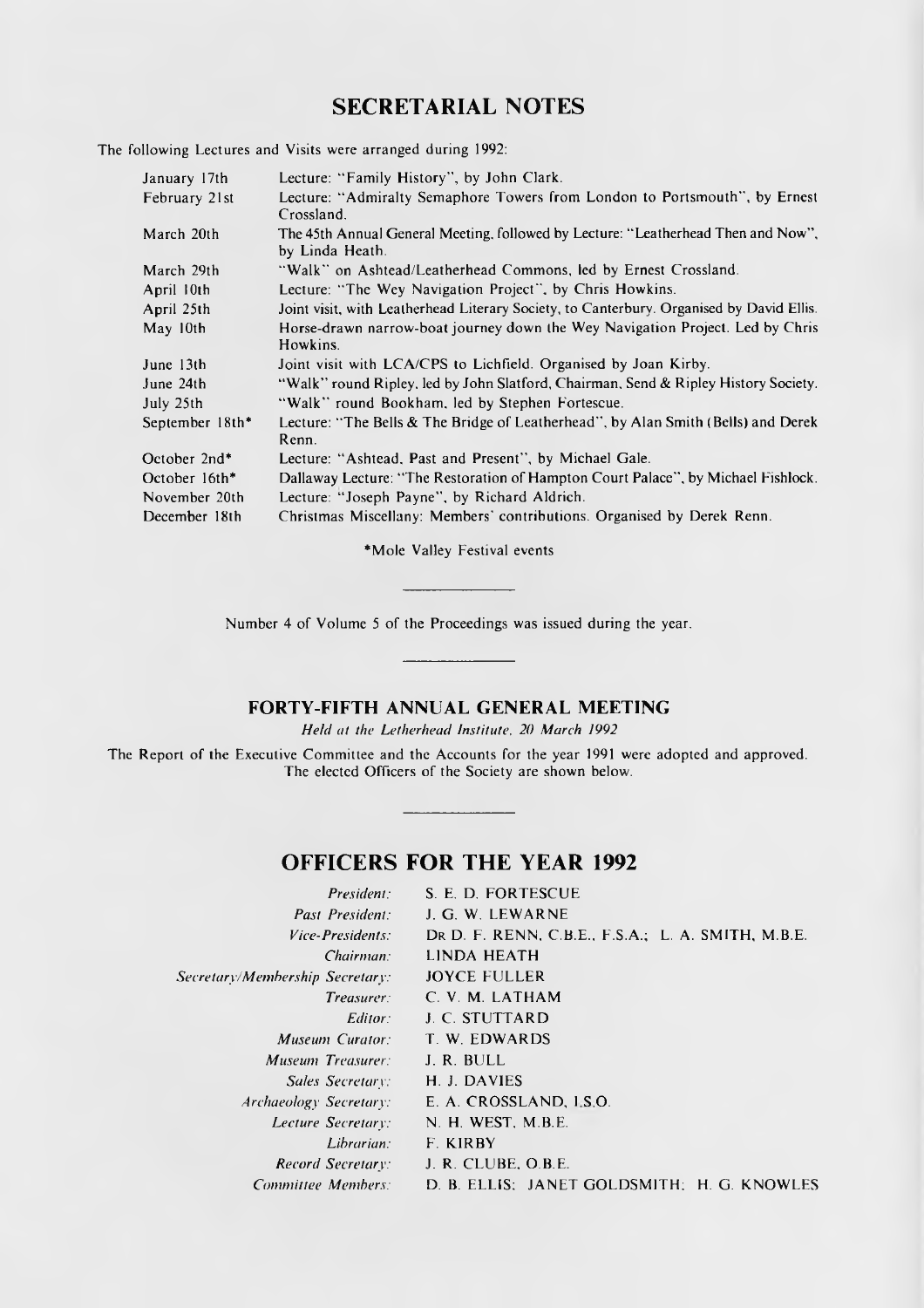# **Leatherhead and District Local History Society**

# **PROCEEDINGS**

# **Vol. 5, No. 5**

# **1992**

## **CONTENTS**

|                                                                                                    | Page |
|----------------------------------------------------------------------------------------------------|------|
| Occasional Notes                                                                                   |      |
| Leatherhead at the start of the Civil War, 1642. J. C. STUTTARD                                    | 126  |
| Centenary of the Leatherhead Institute. J. C. STUTTARD                                             | 126  |
| Geoffrey Gollin, M.A., C.Eng.: An Appreciation<br><b>Contract Contract</b>                         | 126  |
| Former Stained Glass Windows of Leatherhead Parish Church.<br><b>LINDA HEATH</b>                   | 129  |
| Joseph Payne and The Mansion Grammar School, 1845–63.<br>RICHARD ALDRICH<br>$\mathbf{r}$<br>$\sim$ | 133  |
| Pre-Raphaelite Links with Leatherhead and other parts of Surrey.<br>EDWINA VARDEY<br>$\sim$        | 138. |
| William Cotton and The Priory, Leatherhead. MAURICE EXWOOD                                         | 140  |
| Ashtead's missing river and Willmore Pond. J. R. CLUBE                                             | 146  |

| <b>Illustrations</b>                                                                                                           |                                                                                                |                          |                      | Page        |
|--------------------------------------------------------------------------------------------------------------------------------|------------------------------------------------------------------------------------------------|--------------------------|----------------------|-------------|
| Abraham Dixon, Founder of the Institute                                                                                        | $\mathcal{A}(\mathbf{x})$ . If $\mathcal{A}(\mathbf{x})$ is a set of $\mathcal{A}(\mathbf{x})$ |                          | $\ddotsc$            | 127         |
| Death on a Pale Horse, by J. H. Mortimer<br>$\ddotsc$                                                                          | $\sim$                                                                                         |                          |                      | 128         |
| Part of the medieval stained glass window, close to the North Porch of                                                         |                                                                                                |                          |                      | 131         |
|                                                                                                                                |                                                                                                |                          |                      | 142         |
| 17th century maps of Willmore Pond and its drainage                                                                            |                                                                                                |                          | $\ddot{\phantom{a}}$ | 146         |
| Serving plate reassembled by David Heath from pieces found in the well in<br>the garden of Leatherhead Museum<br>$\sim$ $\sim$ | $x^2 + y^2 = 1$                                                                                | <b>Contract Contract</b> | $\cdot$ $\cdot$      | on cover iv |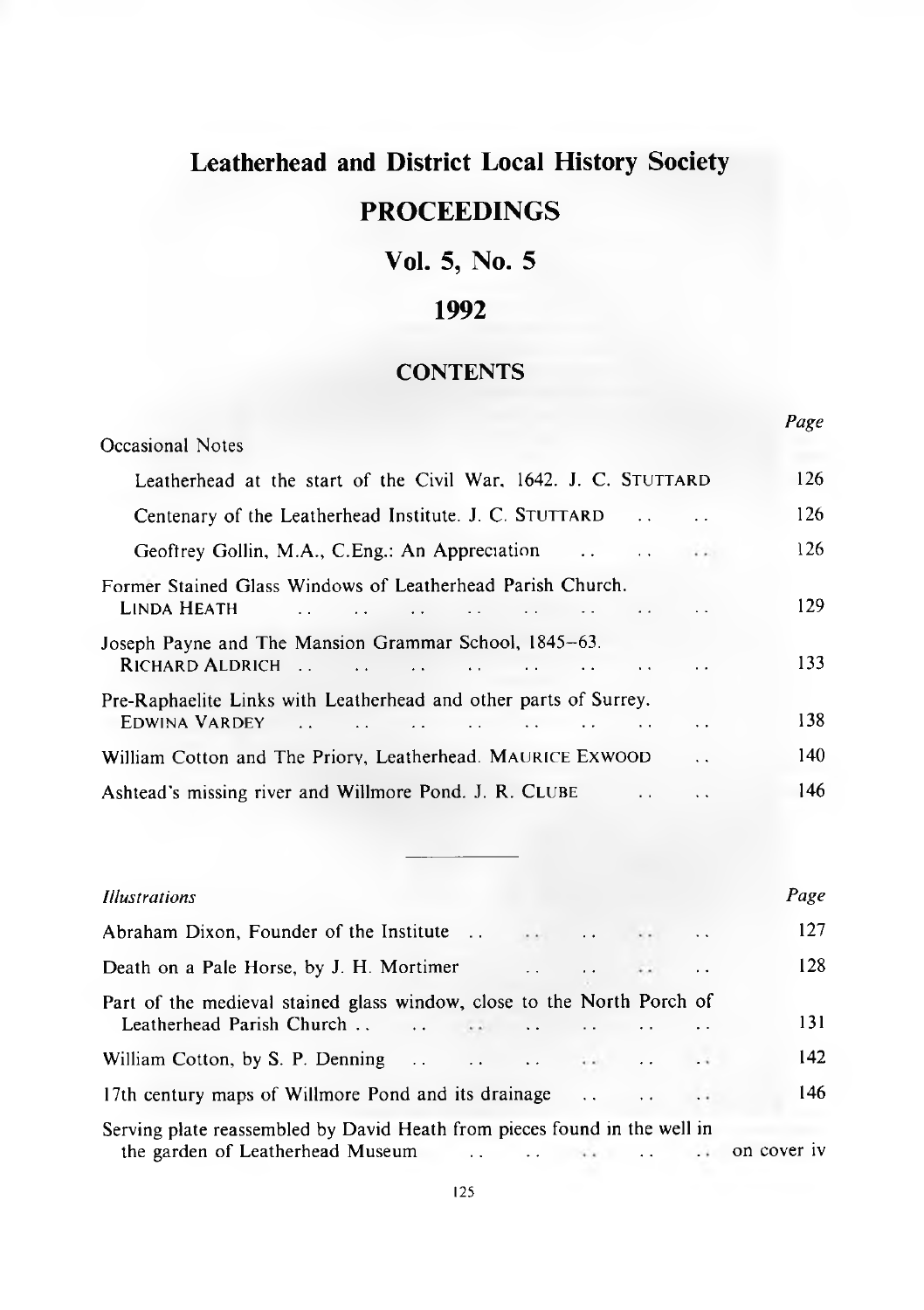### **OCCASIONAL NOTES**

#### **LEATHERHEAD AT THE START OF THE CIVIL WAR, 1642**

The Civil War between King and Parliament started 350 years ago on 22nd August 1642 when Charles I raised his standard at Nottingham. Two months before this, plans to control possible risings in Surrey took place at a meeting at The Mansion in Leatherhead, residence of the Lord Lieutenant, Charles Howard, Earl of Nottingham. Further talks were held here only a few days before war broke out.<sup>†</sup> Although there were no major battles in Surrey during the war, troop movements and their billeting problems created tensions in Leatherhead as elsewhere in the county. Randalls Park on the outskirts of the town was the home of Thomas Sands, a member of the Long Parliament, and meetings were held here early in the war to consider how best to raise money for the Parliam entary cause.

J. C. STUTTARD

#### **CENTENARY OF THE LEATHERHEAD INSTITUTE**

The foundation stone of the Leatherhead‡ Institute was laid on 10th February 1892 by Letitia and Winifred Dixon, daughters of Abraham Dixon who lived at Cherkley Court. He had long felt that the town needed a building where social gatherings could take place for the education and pleasure of those living here. Owing to ill-health, Dixon could not him self attend the February cerem ony but his hopes and aspirations for the Institute were read out by the Vicar, Canon Utterton. Dixon made it clear that he would defray the entire cost of the site and the building' and the Vicar spoke warmly of this munificent gift to the town. Work was soon started and the Institute was completed and in use by late October 1892. The official opening was on 14th February 1893.

J. C. STUTTARD

#### **GEOFFREY GOLLIN, M.A., C.ENG.: AN APPRECIATION**

Geoffrey Gollin, who died this summer, was an active and long serving member of the Society and had a profound historical knowledge of the district. He contributed many articles to the *Proceedings*, and in 1987 republished these in 'Bygone Ashtead', gathering together in one volume the gist of his research work on Ashtead. He was always glad to offer help and advice to anyone who called to see him and was most generous in allowing people to use his material. He will be sadly missed.

t Hist. Mss. Comm., 7th Report, p. 677b.

t Spelt 'L etherhead' on the entablature.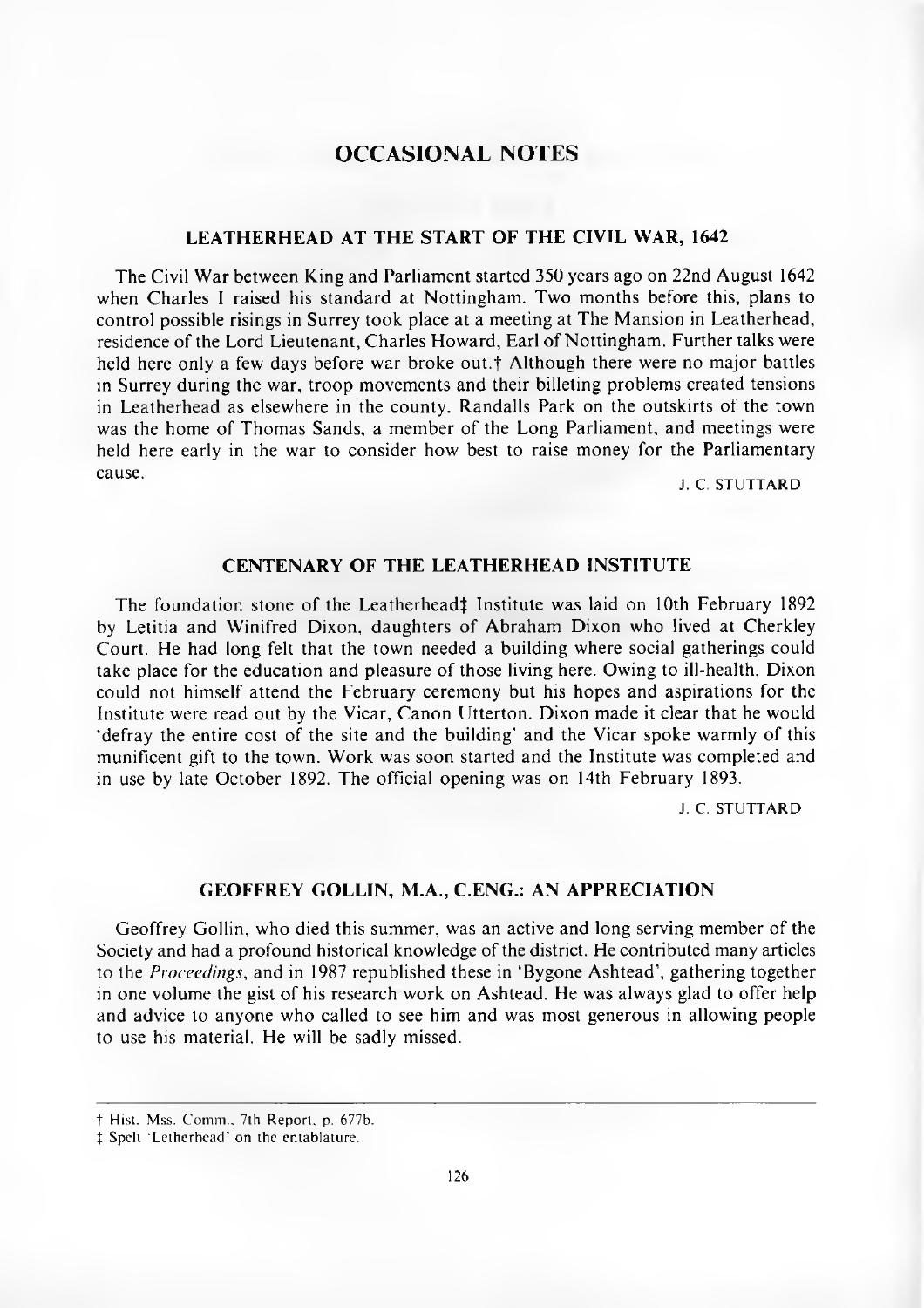

ABRAHAM DIXON (1815–1907), FOUNDER OF THE INSTITUTE<br>Courtesy of the Trustees of the Institute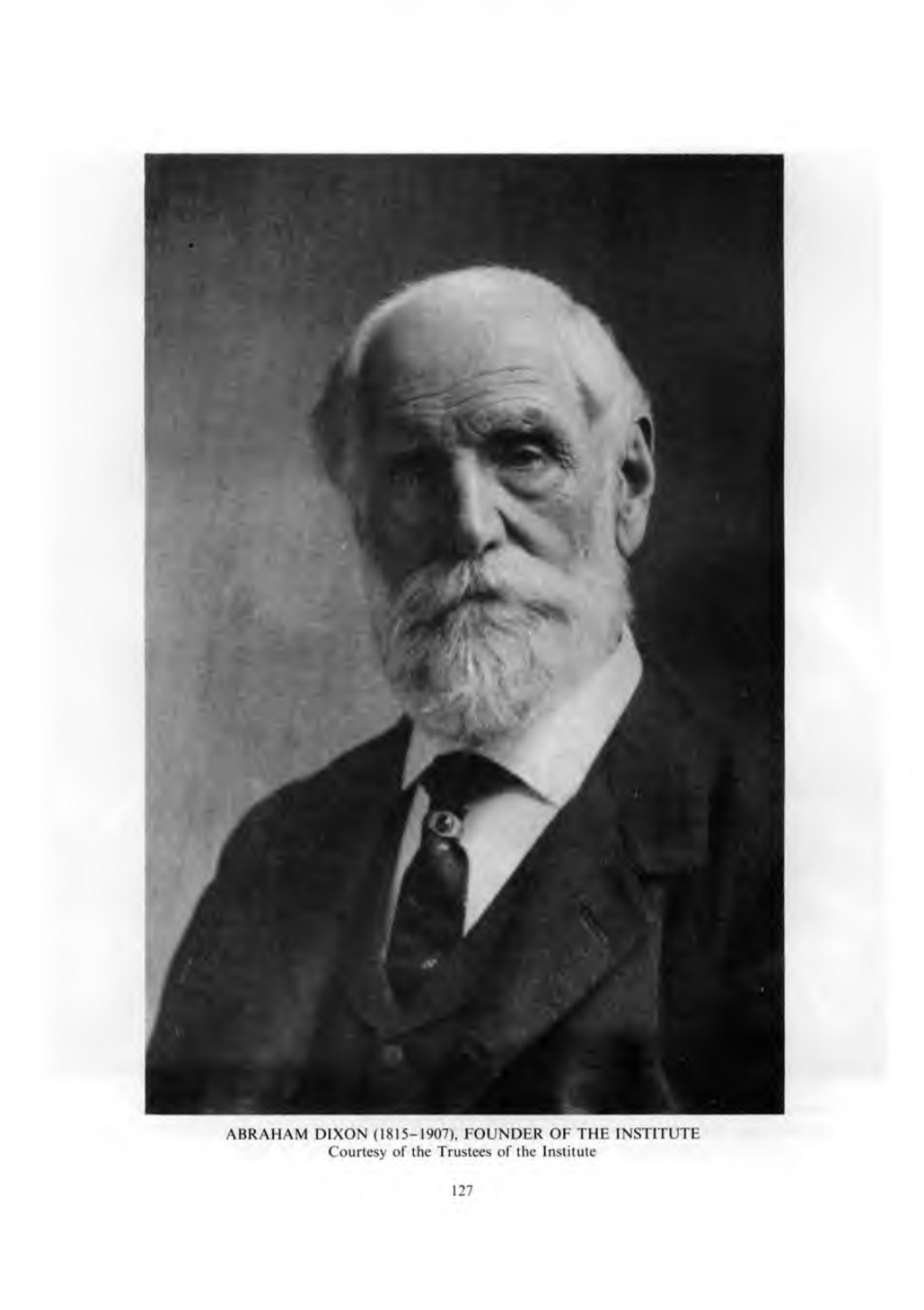

DEATH ON A PALE HORSE by J. H. Mortimer Courtesy of the Board of Trustees of the Victoria & Albert Museum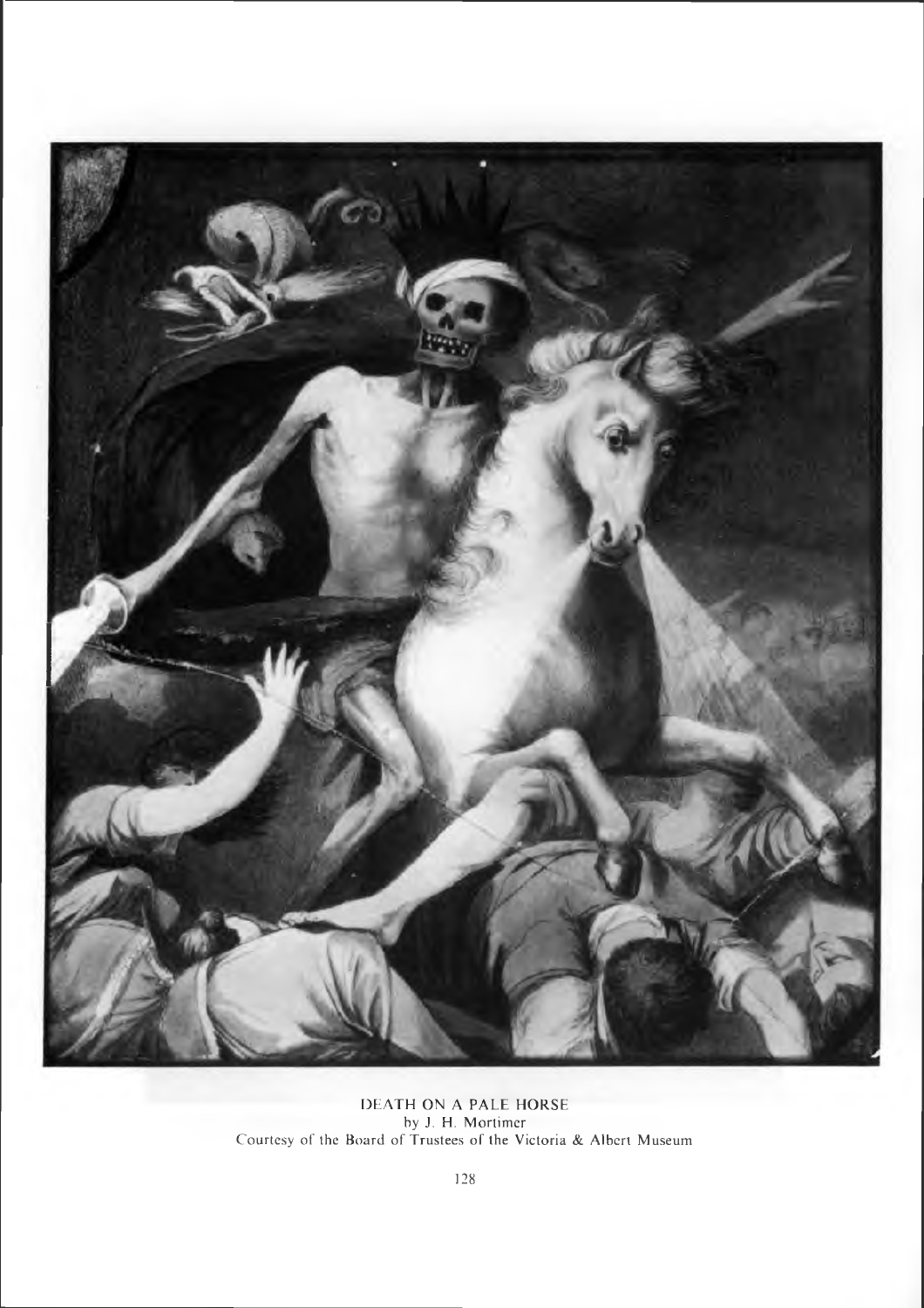### **FORMER STAINED GLASS WINDOWS OF LEATHERHEAD PARISH CHURCH**

#### By LINDA HEATH

**ON** 15th January 1992 a startling photograph appeared in *The Guardian* entitled 'Death on a Pale Horse', followed by the no less startling information that it was 'A stained glass panel from Leatherhead Parish Church (c. 1800)<sup>'</sup>. This panel, measuring about 14 in. by 12 in., was on display at the Victoria & Albert Museum in an exhibition on 'The Art of Death'. As there is no such window in the church, it seemed to merit investigation, in the course of which a tangled history of other stained glass windows was unravelled.

There are some surprising inaccuracies in what has been written about the former stained glass windows. M anning & Bray in their *History* published between 1804 and 1814 state that in the time of John Aubrey (late 17th century) there was a painting of St Peter with a book and two keys in the East window of the chancel, but that 'scarcely a fragment is now seen'. This is hardly surprising since Aubrey in his *History* referred not to the chancel window, but to the East window of the North transept. The St Peter stained glass window is not mentioned by later writers so it probably disappeared sometime during the early 19th century.

C. T. Cracklow, writing on Leatherhead church in his *Views of Surrey Churches* (1823), refers to the incum bent's presentation of some ancient stained glass for two of the windows. The incumbent at that time was the Rev. James Dallaway, Vicar here from 1804 to 1834, a noted scholar and antiquarian. Among the things which he collected were pieces of medieval glass which he placed in the chancel window. His book *Etchings of Views in the Vicarage o f Letherhead* (1821) mentions this window and his liking for the effect of the warmth produced by the light coming through the rich colours of the stained glass onto the whitewashed walls of the church.

Brayley's *History* published in 1841 describes the chancel window as having 'a rich effect from being entirely filled with brilliantly stained glass, most of which was collected by Mr Dallaway at Rouen'. It goes on to say that Dallaway also gave the window in the South aisle, which included small paintings of 'Saul visiting the Witch of Endor', 'St John in the Wilderness', 'Death on a Pale Horse' and the donor's arms.

A later edition of Brayley's work, published in 1873, uses the same description, but by then it was no longer true of the chancel window. A few years before this, someone described as 'a young ecclesiologist' referred to one of the windows in the South transept in a way which made it clear that the glass from the chancel had been moved to this window. As will be seen presently, this was correct. Although Brayley described the chancel window incorrectly in 1873 this was an understandable mistake, since it had been altered only a few years before this. A much less understandable error occurred many years later, in the 1930's, when the Leatherhead Cham ber of Commerce issued a *Pictorial Guide to Leatherhead* which stated that the glass in the East window of the chancel was collected by the Rev. James Dallaway. As the chancel window by then was clearly inscribed as a memorial to Canon Utterton, Vicar here from 1876 to 1907, this was a truly astonishing faux pas.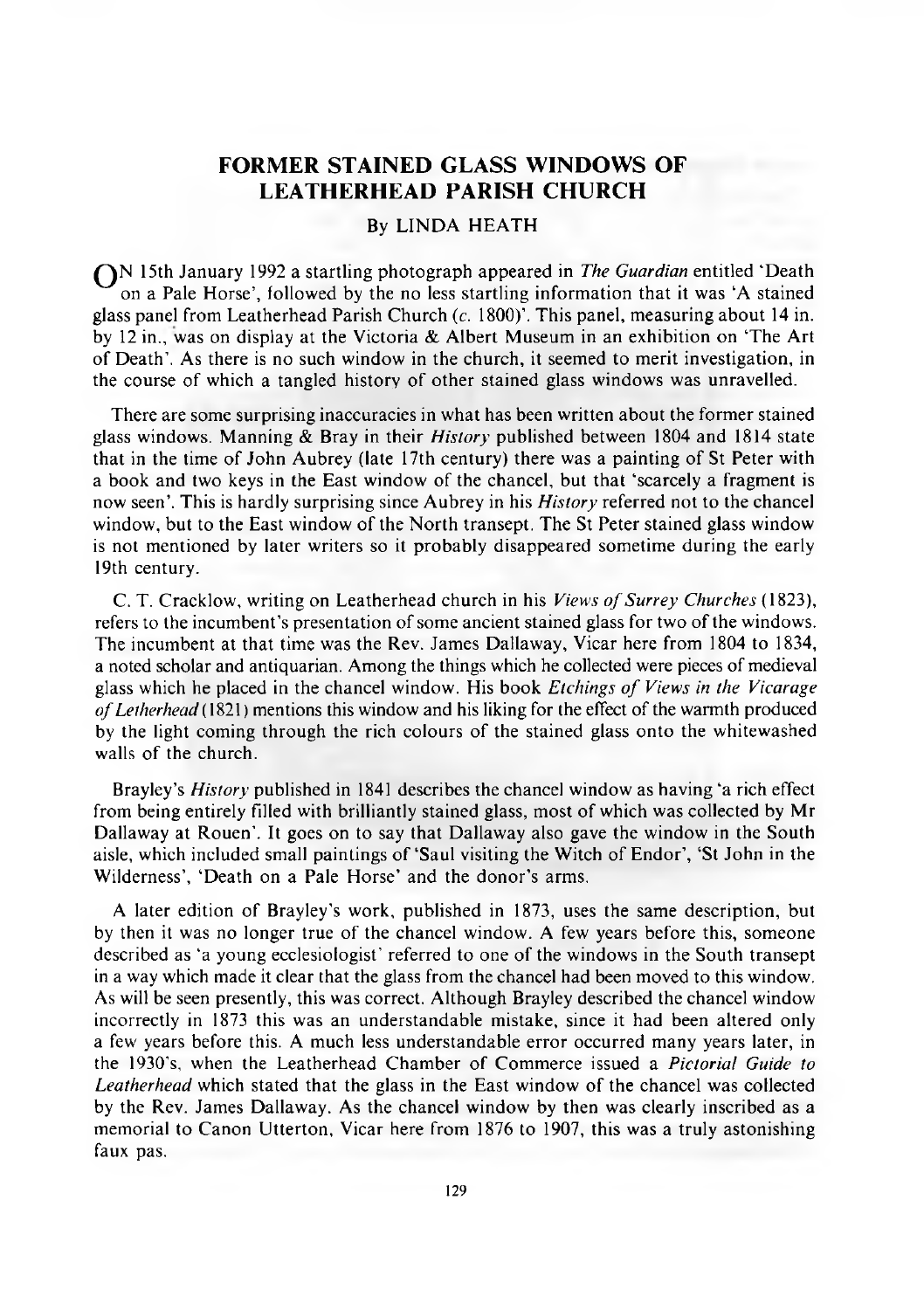#### **Ancient Glass discovered in Church Loft**

The Chamber of Commerce guidebook gave rise in August 1939 to a parish magazine article by the Vicar, the Rev. G. H. B. Coleridge, in which he stated that a mystery had been solved and a discovery made. He had been puzzled by the guidebook's reference to ancient stained glass in the chancel window, until the chance discovery of some packing cases in the loft over the choir vestry, which on opening were found to contain fragments of medieval glass. Not only had the stained glass been forgotten over the years, but even the fact that there was a loft over the choir vestry! The fragments of glass in the boxes were indeed those which Dallaway had placed in the chancel, and an article in the parish magazine in June 1948 stated that the Dallaway glass 'was removed when the present window was installed in 1909', but this is not correct. In 1863 the Henderson family at Randalls Park installed a memorial window at the East end of the chancel, and at this point Dallaway's glass must have been moved to the South transept, which accounts for the 'ecclesiologist's' description of this window around 1866. But what happened to this glass later on? In 1881 both windows in the South transept were replaced by two memorial windows to the Vicar's father. Bishop Utterton, Archdeacon of Surrey and first Bishop Suffragan of the diocese of Guildford. So it must have been then that the Dallaway glass was packed away in crates and put up in the loft over the choir vestry and, as time went by, both glass and vestry loft were forgotten. However, when the glass was eventually discovered in 1939, the Vicar lost no time in summoning expert advice and invited E. A. Lane of the Victoria & Albert Museum to inspect it. In Lane's report, quoted in the August 1939 parish magazine article, he divided the glass into four categories:

- 1. Fragments of some excellent 15th century heads of saints and angels with some, including part of an inscription, of 14th century date.
- 2. Shattered remains of an 18th century window, apparently representing the Ascension. Two panels painted on single sheets of glass, about 1780–90, showed 'Death on a Pale Horse' and 'Saul visiting the Witch of Endor'.
- 3. Panels representing saints, in good preservation, painted about 1840 or so.
- 4. Panels of clear glass leaded up with coloured discs, probably of early 19th century date.

Lane believed that only the first category glass was of any importance and doubted whether the Ascension fragments and the panels representing saints were worth preserving.

#### **Death on a Pale Horse**

Lane described the two panels 'Death on a Pale Horse' and 'Saul visiting the Witch of E ndor' as 'curious rather than beautiful' and suggested that they would be of interest to the Victoria & Albert M useum if the church did not want to keep them. The Vicar thought they were 'most gruesome and macabre and without any intrinsic value'.

This is perhaps a typical 20th century reaction to a grim reminder of the mortality of man and the uninhibited depiction of death and destruction. It is no longer fashionable either to preach about hell fire, or to paint scenes of hell and the damned with fire and brimstone. But one has only to look at some of the famous medieval stained glass windows to see that the portrayal of death and judgement played a vital part in the teaching of the church in earlier times. The representation of 'Death on a Pale Horse' that Coleridge and the parochial church council found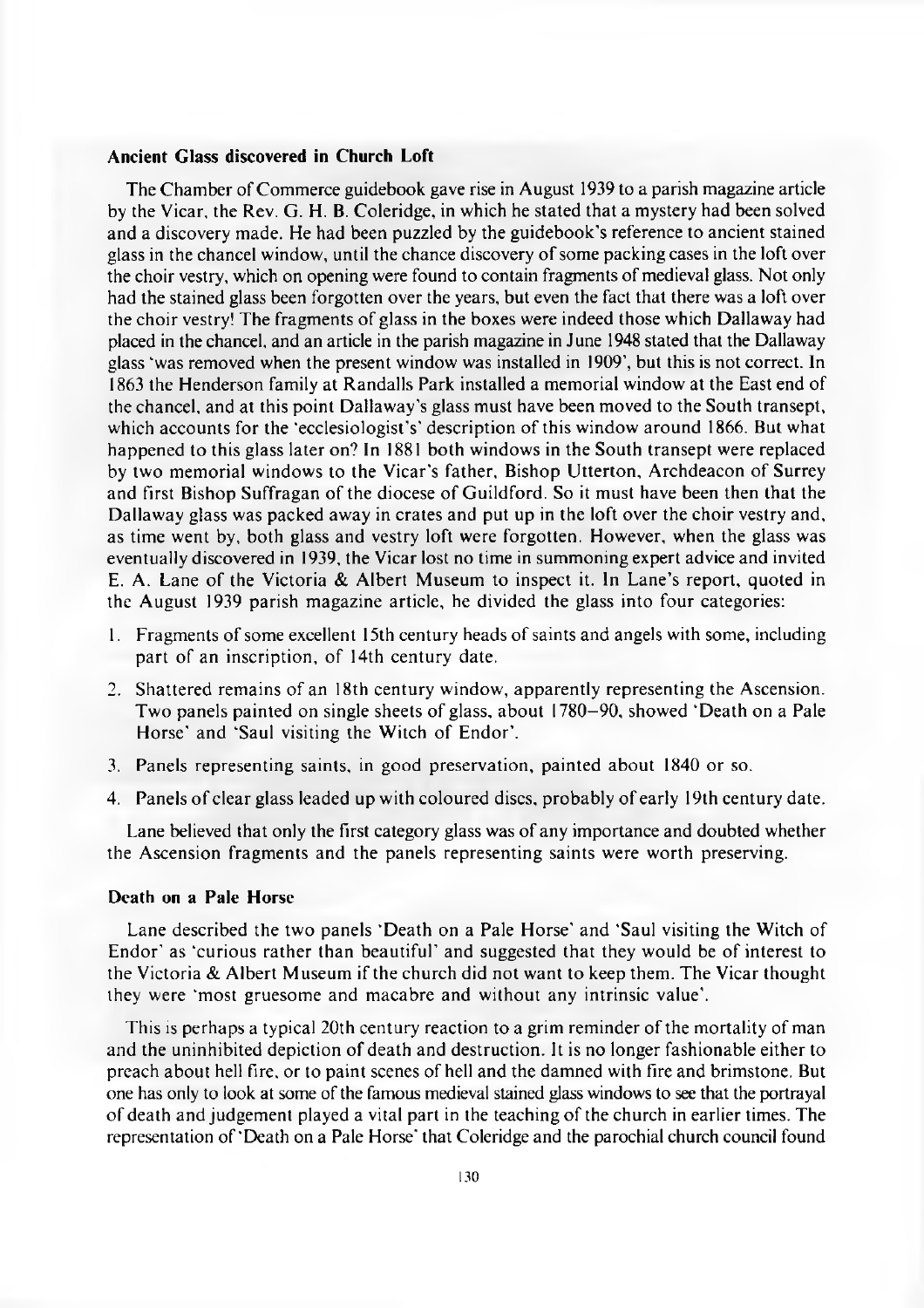

PART OF THE MEDIEVAL STAINED GLASS WINDOW. CLOSE TO THE NORTH PORCH OF THE PARISH CHURCH Photograph by Alison Wright

so offensive was based on a painting by J. H. Mortimer in 1775 and is a splendid illustration of verse eight from the sixth chapter of the Revelation of St John the Divine:

'And I looked, and behold a pale horse; and his name that sat on him was Death, and Hell followed with him. And power was given unto them over the fourth part of the earth, to kill with sword, and with hunger, and with death, and with the beasts of the earth.'

The New English Bible translates the same passage thus:

'And there, as 1 looked, was another horse, sickly pale; and its rider's name was Death, and Hades came close behind. To him was given power over a quarter of the earth, with the right to kill by sword and by famine, by pestilence and wild beasts.'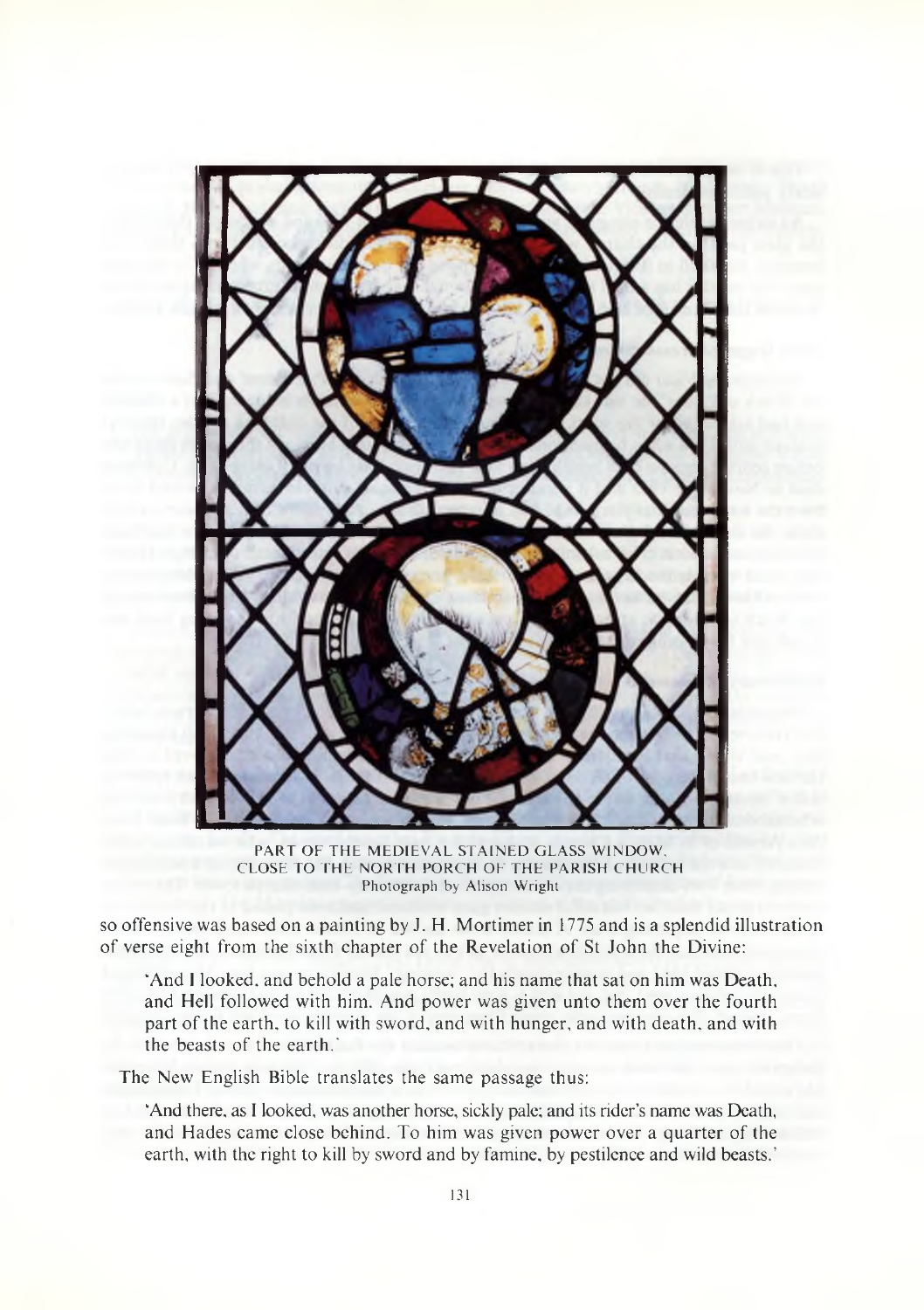This is less dramatic and vivid, but it explains why the horse was pale—that it was the sickly pallor of death.

An etching of this painting was made by Joseph Haynes in 1784 and it is on this etching that the glass panel in the church was based. There are slight differences between them— for instance, the skull in the etching has a cavernous jaw devoid of teeth, whereas in the glass panel the painter has added some teeth, presumably to heighten its gruesome appearance. Whether one likes it or not, there is no denying that it is an extremely dramatic picture.

#### **Glass fragments reassembled**

Although the Vicar did not like the two panels of 'Death on a Pale Horse' and 'Saul visiting the Witch of Endor', he was keen to have the medieval fragments made up into a window and had estimates for this work to be done, but, because of the outbreak of war, this was shelved until 1944 when he mentioned the matter in his final article in the parish magazine before retiring because of ill health. Less than two years after leaving Leatherhead, Coleridge died in November 1945 and it was decided that the most suitable memorial would be to have the medieval glass pieces made up into medallions in a window near the North porch door. So the medieval glass collected by James Dallaway forms a memorial to the Vicar who rediscovered it. The rest of the glass was disposed of and 'Death on a Pale Horse' and 'Saul visiting the Witch of Endor' were given to the Victoria & Albert Museum in 1946. Although the former was on view in an exhibition there in January 1992, 'Saul visiting the Witch of Endor' is at present in a packing case awaiting shelf storage being built and it will not be possible to see this panel for at least another two years.

#### **Rediscovery of Former East Window**

Meanwhile, what of the chancel window placed there in 1863 by the Henderson family and removed in 1909 when the present one was installed? An article in the parish magazine that year stated that Henderson had kindly allowed that window to be removed so that the new one in memory of Canon Utterton could be put there. Where it had been removed was a mystery—it was not in the church, nor was it in pieces in the choir vestry loft! Its whereabouts remained unknown until April 1991 when the Vicar received a letter from Ann Arnold of St Mary's Church, Bishopstoke, near Southampton, who was doing some research into the history of the church. In the course of this, she came across a newspaper cutting from 1909 describing the consecration of their newly-built church tower. The article went on to say that two beautiful stained glass windows had been placed in the South side of the church, depicting a set of scenes from the life of Christ from His baptism to the Ascension and that these windows were a gift to the R ector from Leatherhead. The larger window is dated 1863 and is quite clearly the "missing" Henderson window. This explained where the window went, but not why it went there, nor where the second window had come from, though this one probably came from one of the smaller windows in the chancel.

These two windows went to Bishopstoke because the Rector there was the Rev. S. N. Sedgwick, who had been curate in Leatherhead from 1897 to 1905 with Canon Utterton. He would have known about the memorial window being installed in 1909 at Leatherhead and may well have written asking what they were planning to do with the Henderson window and he may well have known about the smaller window. However it came about, he duly received the windows which are still there.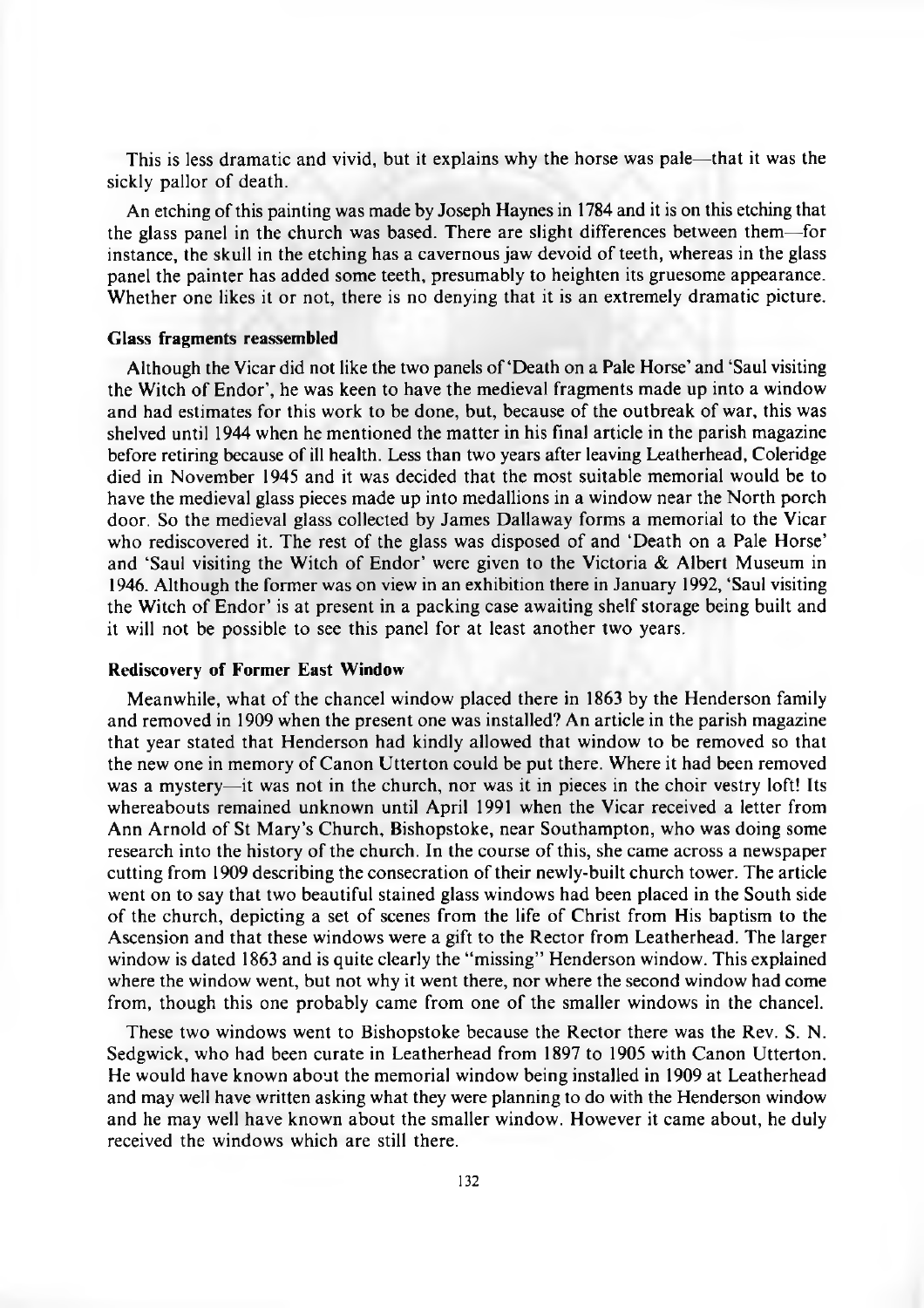So of the former windows still in existence, the Henderson one from the East end of the chancel and another one, probably from the chancel, are now in St Mary's Church, Bishopstoke: 'Death on a Pale Horse' and 'Saul visiting the Witch of Endor' are in the Victoria & Albert Museum; and only the pieces of medieval glass collected by Dallaway still remain in the church.

### **JOSEPH PAYNE AND THE MANSION GRAMMAR SCHOOL, 1845-63**

#### By RICHARD ALDRICH<sup>+</sup>

#### **Origins**

| ATE in 1844 Joseph Payne, who had spent some 16 years as a teacher in London, first at Rodney House Academy in the New Kent Road, and then at the Denmark Hill Grammar School in Camberwell, decided to establish a new school at The Mansion in Church St, Leatherhead.

Payne had been born at Bury St Edmunds on 2nd March 1808. His parents were not wealthy and details of his early life are obscure. The young Joseph had a rudimentary education, but from an early age earned his living by teaching, and writing for the press. He also continued his own studies, particularly in Classics and English literature, a concern for self-education probably prompted by a short spell of schooling under a 'really competent teacher' called Freeman.<sup>1</sup>

Though Payne had no formal educational qualifications, by 1844 he had a considerable reputation in the educational world. He was well known as the author of a pamphlet, published in 1830, on the work of the French educator Jean Joseph Jacotot (1770–1840). Jacotot's emphasis was upon the im portance of the will in education. Payne was also the compiler of one of the most successful of 19th century textbooks, *Select Poetry fo r Children.* The first of many editions appeared in 1839.

It is not entirely clear why Joseph Payne decided to move from Camberwell to Leatherhead but four possible factors may be identified. The first was that he was a junior partner in the Denmark Hill School. At The Mansion he was to be sole proprietor. The second was his growing family. The third was that his wife Eliza, herself a distinguished teacher, had family connections with the area, for example her stepmother, Mary Jackson, had lived in Dorking before her marriage. The fourth was that in 1844 the ownership of one of Leatherhead's finest houses, The Mansion, passed to Nathaniel Bland of Randalls Park who was looking for a tenant.<sup>2</sup>

In December 1844 and January 1845 Payne placed substantial advertisements on the front page of the then local paper, the *Sussex Agricultural Express.* The school was to open on 29th January 1845. Prospectuses could be obtained from Mr Thompson, Chemist, Leatherhead, from Messrs Dyer, 24 Paternoster Row, London, or from Payne himself, who in December was still living at Grove Hill House in Camberwell. These announced that fees would be from 40 to 60 guineas per year, inclusive of minor extras, and that there would be a preparatory department for boys aged nine and under, under the direct superintendence of Mrs Payne.

t Dr Aldrich is President of the U.K. History of Education Society and Chairman of the Dept, of History. Humanities & Philosophy at the University of London Institute of Education.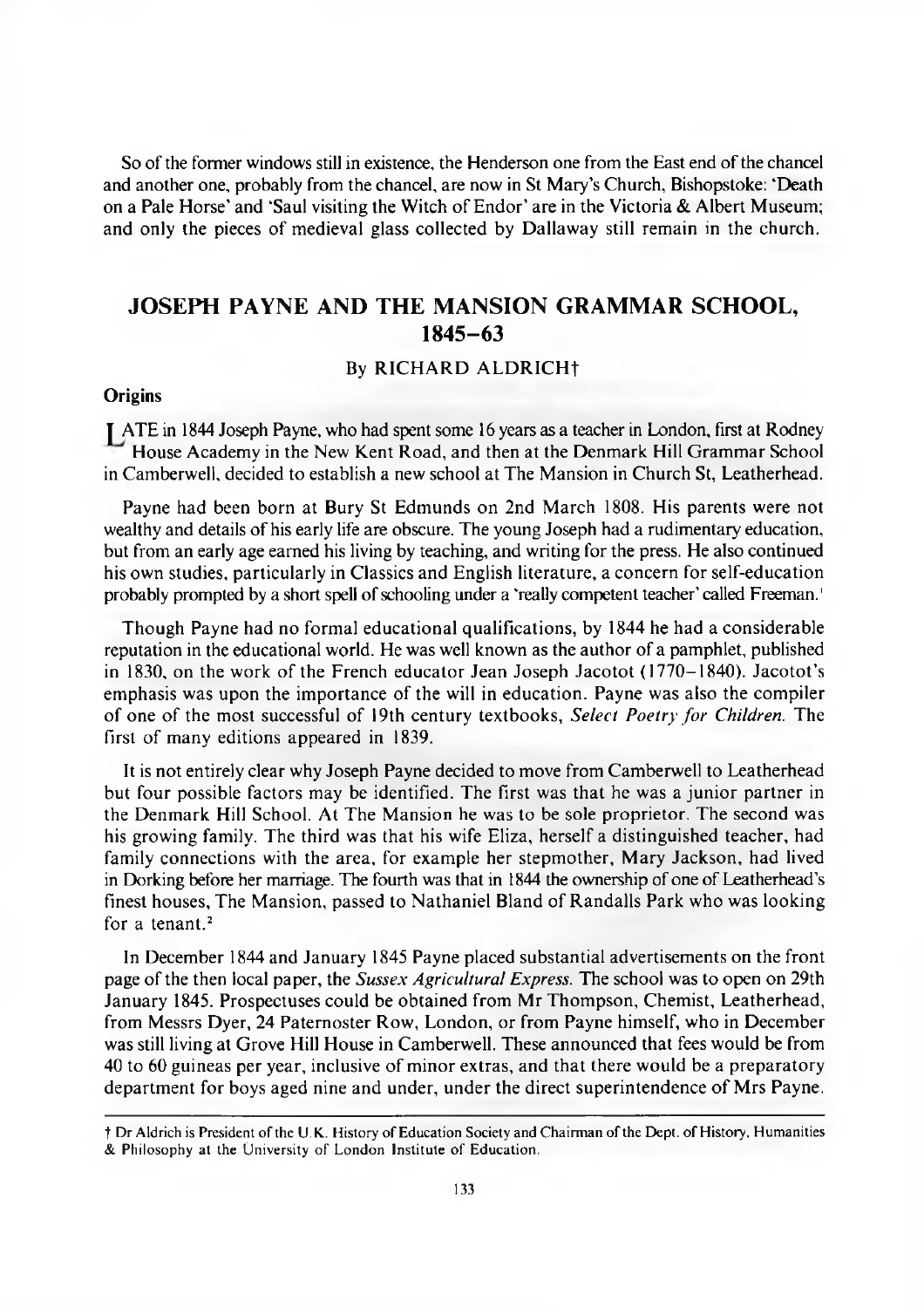As the founder of a new school Joseph Payne had no educational qualifications to offer. He never obtained a university degree, nor did he undergo a formal course of teacher training. His advertisements, therefore, relied upon:<sup>3</sup> "appealing to an experience of twenty years in the work of education seconded by the careful study of the best authors on the subject, and an earnest zeal and respect for his profession ..."

The curriculum would be broad, and the moral tone secure. Payne assured parents that he " advocates no exclusive system, but aims to adopt the most valuable features of all, combining with the solid instruction of the Old Grammar School a liberal infusion of sound mathematical and scientific knowledge . . . . To moral discipline he attaches great value, and will endeavour by all the arrangements of the family, as well as of the school, to cultivate a high tone of principle and feeling among his pupils."

Whatever misgivings the Paynes might have felt about their new venture (when they arrived in Leatherhead they already had two young sons and a daughter, and Eliza was pregnant with William who was to be born on 4th March 1845) by common consent The Mansion Grammar School was a great success. In his obituary of Payne, Charles Mason, who was Payne's successor as headmaster of the Denmark Hill Grammar School, declared of the Leatherhead period that 'Here he laboured with great energy and success for about eighteen years, his school taking rank as one of the very first private schools in this country'.4 Pupils from the school were successful in external examinations, and in 1865 Payne was invited to give evidence to the Taunton Commission. Its report in 21 volumes provides a wealth of evidence about mid-19th century schooling. Indeed these volumes have been called 'the most complete sociological information pertaining to education ever assembled in this country'.5 The evidence which Payne presented on 14th June 1865<sup>6</sup> is by far the most important single source about the school, although in places it must be viewed with caution as possibly painting an over-complimentary picture.

#### **Staff and Pupils**

The Census of 1851 is another useful source. It shows that in March of that year there were at The Mansion, in addition to the Payne family, one governess, three assistant masters, 51 pupils (all boys), and eight servants.

O f the three assistant masters, Joseph Wilson, aged 38, who taught Mathematics, was born in Donegal but graduated from the University of Glasgow.7 A second Irishman was Wyndham Armstrong, aged 27, born in Limerick, and educated at Dungannon School and Trinity College, Dublin.<sup>8</sup> Armstrong taught Classics as did R obert Ibbs, aged 23, a non-graduate who came from Kimbolton in Huntingdon. On Payne's retirement in 1863 Wilson and Ibbs became joint proprietors of the school. In the 1871 Census Ibbs, who by then had a wife, five daughters and a son, was listed as head of the household, and the bachelor Wilson as his partner. Wilson left Leatherhead in 1874 and in the following year moved to south London as master at the Blackheath School for the sons of Missionaries. He retired in 1880 and died on 1st March 1902.<sup>9</sup> In his evidence to Taunton, Payne said that he paid his staff £150, £110, £90 and £80 per annum , exclusive of board and lodging, and although it is possible that the first three sums applied to Wilson, Armstrong and Ibbs, respectively, this must remain a conjecture.

O f the 51 pupils listed in 1851, there was one aged 16, nine of 15, eight of 14, ten of 13, twelve o f 12, seven of 11. two of 10 and two of 9. It is possible that there were in addition some day boys who would not have been recorded by the Census enumerators. In his evidence to Taunton,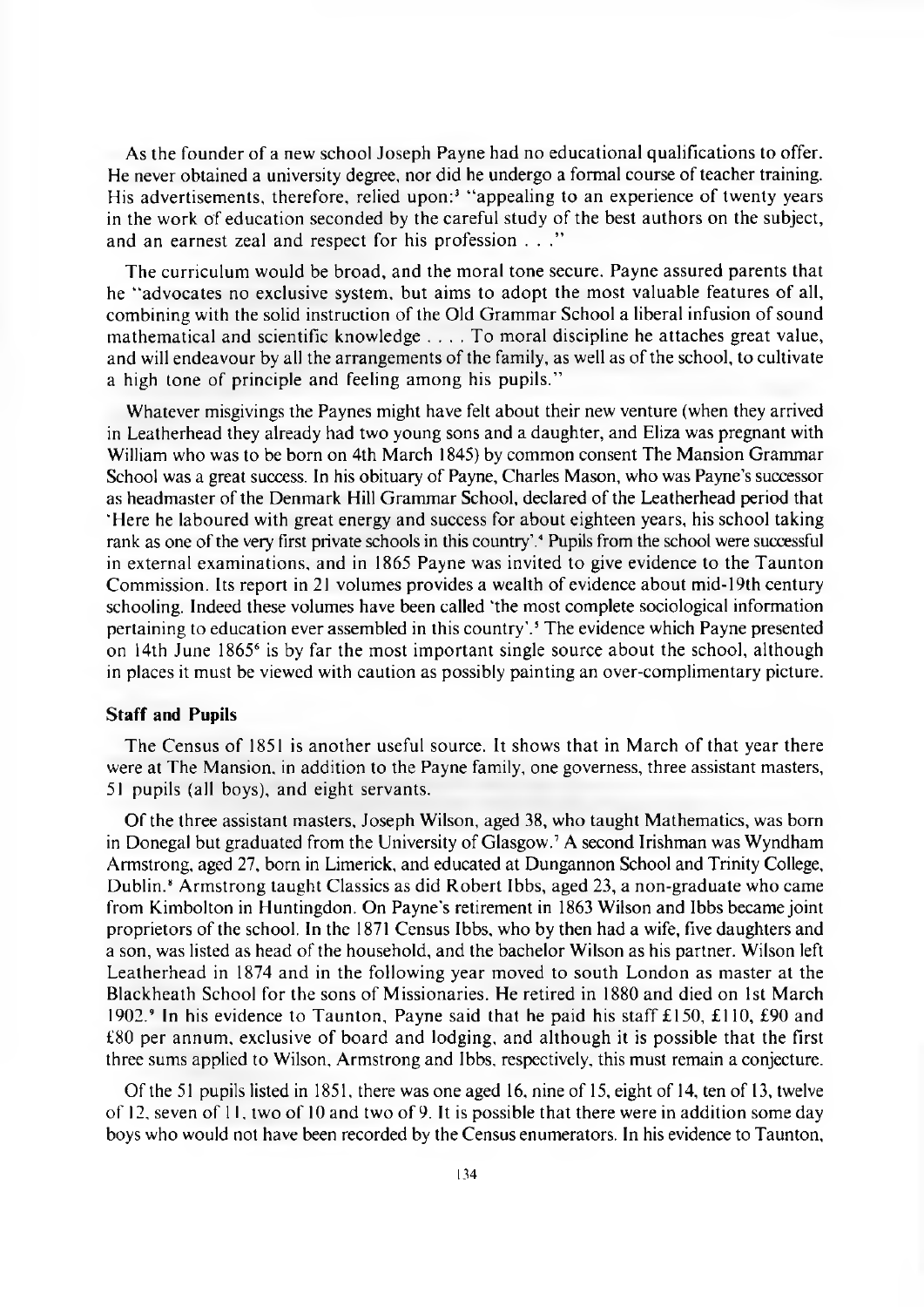Payne said that the school was divided into three sections. Boys came to the junior department at age eight or nine. Those in the next grade, aged 11 to 15, paid 60 guineas, and those who entered after 15, 70 guineas per annum. Although Payne stated that some boys stayed till age 18, and it is possible that in 1851 the relative newness of the school meant that there was a preponderance of younger boys, at none of the three Censuses, 1851, 1861 or 1871, was any pupil recorded above the age of 16. In 1871, 46 resident pupils were listed; their ages ranged from eight to 16. In 1872, a notice about the school, printed in the wellknown handbook, *Our Schools and Colleges,'0* indicated that it catered for 65 pupils, nearly all boarders, between the ages of eight and 17, with fees of 40 to 60 guineas per year. The same publication showed the Denmark Hill Grammar School charging an identical range of fees for its 50 or so boarders, but with a further 50 day pupils also in attendance.

The Census of 1861 was doubtless taken during the Easter vacation, as indicated by the presence of the Paynes' two elder sons, John, then a student at Trinity College, Cambridge, and Joseph Frank, who was at Magdalen College, Oxford, as well as their daughter Mary Eliza and youngest son William. No resident masters were recorded, and only a dozen pupils, although there were 11 servants. Two other family members present were Eliza's 12 year old nephew Samuel Dyer, who might well have been a pupil at the school, and a cousin, also Eliza, who had been born on 25th July 1815 in far-off Semarang in Java, the daughter of intrepid Baptist missionary parents, Thomas and Eliza Trowt.<sup>11</sup>

The pupils who attended The Mansion Grammar School must have come from fairly wealthy families, from what Lord Taunton referred to as 'the upper division of the middle class'.<sup>12</sup> School fees of some 50 guineas per year or more would have been beyond the reach of the vast majority of the population of Victorian England, indeed many teachers in private and elementary schools at that time would have been grateful for a salary of that size. Though there were some sons of shopkeepers, Payne himself categorized the fathers as 'merchants, professional men and private gentlemen'.<sup>13</sup> Sons of Anglican and Protestant Dissenters were admitted, but there were neither Roman Catholics nor Jews. Daily religious education was based directly upon the Bible; no catechism or other doctrinal formulary was employed.

#### **School Life**

Lessons were timetabled for 42 hours per week. Of this total, Payne reported to the Taunton Commission that Classics occupied 43%, Mathematics 30%, French and German 14%, History and Geography  $10\%$ , Spelling  $2\%$ , and Reading  $1\%$ , but such precise calculations must be viewed with caution. There is no doubt that the curriculum varied considerably according to the age and interests of the boys. For example, although all pupils took Latin and French, Greek and German were optional. Payne himself had a long-standing interest in science, and the school had a chemistry laboratory which could cater for seven or eight pupils at a time. A visiting teacher from London was engaged to give practical chemistry classes in the evenings, for which parents paid an extra fee. These classes were only open to older pupils. No extra charge was m ade for the more orthodox and bookish science teaching which was required for pupils preparing for the matriculation examinations of the University of London. Payne's flexibility in curriculum matters was shown by the fact that he even allowed some boys, sons of gentlemen and farmers, to give up Latin and to devote more time to science with particular reference to its agricultural application.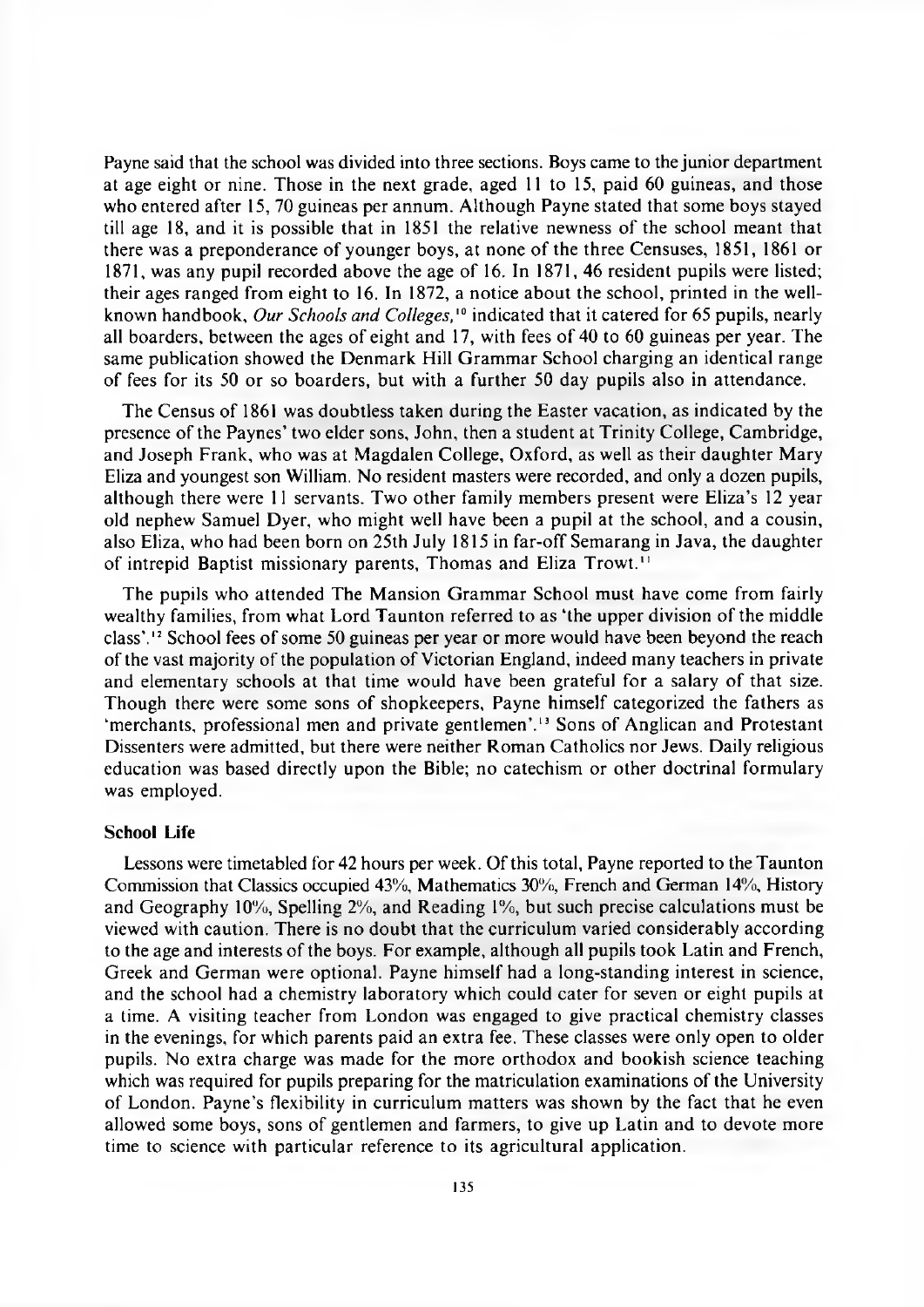Although the sporting ethos which invaded, and at times overwhelmed, boys' public schools in the middle and later years of the 19th century was not so prevalent in private establishments, some provision for games must have been made at The Mansion. Certainly there was a playground and Payne, whose evidence to the Taunton Commission included the judgment that 'generally speaking, boys who work well also play well, though the converse is by no means necessarily true', declared his pupils to have been 'capital cricketers'.14

Whilst the private schools could rarely compete with the great public schools in terms of size and reputation, they could offer a more domestic and kindly environment. Although the youngest boys slept in a dormitory which could take up to eleven, a nurse slept close by. The largest room for older boys held a maximum of eight pupils. There were several double rooms, a useful facility since many pairs of brothers attended the school, while some boys even had separate rooms.

Payne did not believe in corporal punishment. Although in the early years of the school it was used occasionally, subsequently he dispensed with it altogether. Payne's means of securing discipline was by moral and personal influence, and he informed Lord Taunton that 'I found in the end that 1 did very much more by a word or a look in that way than I had done by using corporal punishment'.<sup>15</sup> This reliance upon moral rather than physical persuasion m ade Payne rather wary of accepting boys from public schools who had become accustomed to a less civilized regime. On one occasion such a pupil lasted barely a quarter of an hour at The Mansion before Payne expelled him for his use of foul language in the playground. Payne's considered views upon corporal punishment were expressed in a lecture given on 20th February 1861 at the College of Preceptors in London, and published in the *Educational Times* of March of that year. On that occasion he advised his audience that he had 'long since given up the notion of beating boys into a love of learning'.16

The middle years of the 19th century saw the founding and proliferation of examination systems for schools. Efficiency in secondary schools could be measured by pupil performance in the examinations of the College of Preceptors and the 'Local' examinations of the Universities of Oxford and Cambridge. Though Payne did not restrict his pupils to the Oxford examinations, this was his main target, and one in which his pupils competed with a considerable degree of success. The Mansion Grammar School stood ninth in the national league table of Oxford passes in the years 1858 to 1861.<sup>17</sup>

#### **Final Years**

One cannot be certain as to why Payne left The Mansion in 1863, but several possible reasons may be adduced. His life at Leatherhead was one of unrem itting toil. He rose daily at six o'clock, and frequently worked until the early hours of the next morning. Though not a wealthy man, he had by teaching and writing secured a modest financial independence. A fter some 40 years of classroom work there were other educational goals to fulfil.

The early years of his retirement were spent principally in foreign travel, in recharging his formidable intellectual batteries, in publications, and in pursuing a variety of long-held and cherished educational interests.

The Paynes moved back to London, and took a house in Kildare Gardens, Bayswater. The first edition of another best seller. *Studies in English Prose*, appeared in 1868. There was a spate of pamphlets and articles in learned journals. Payne served as a member of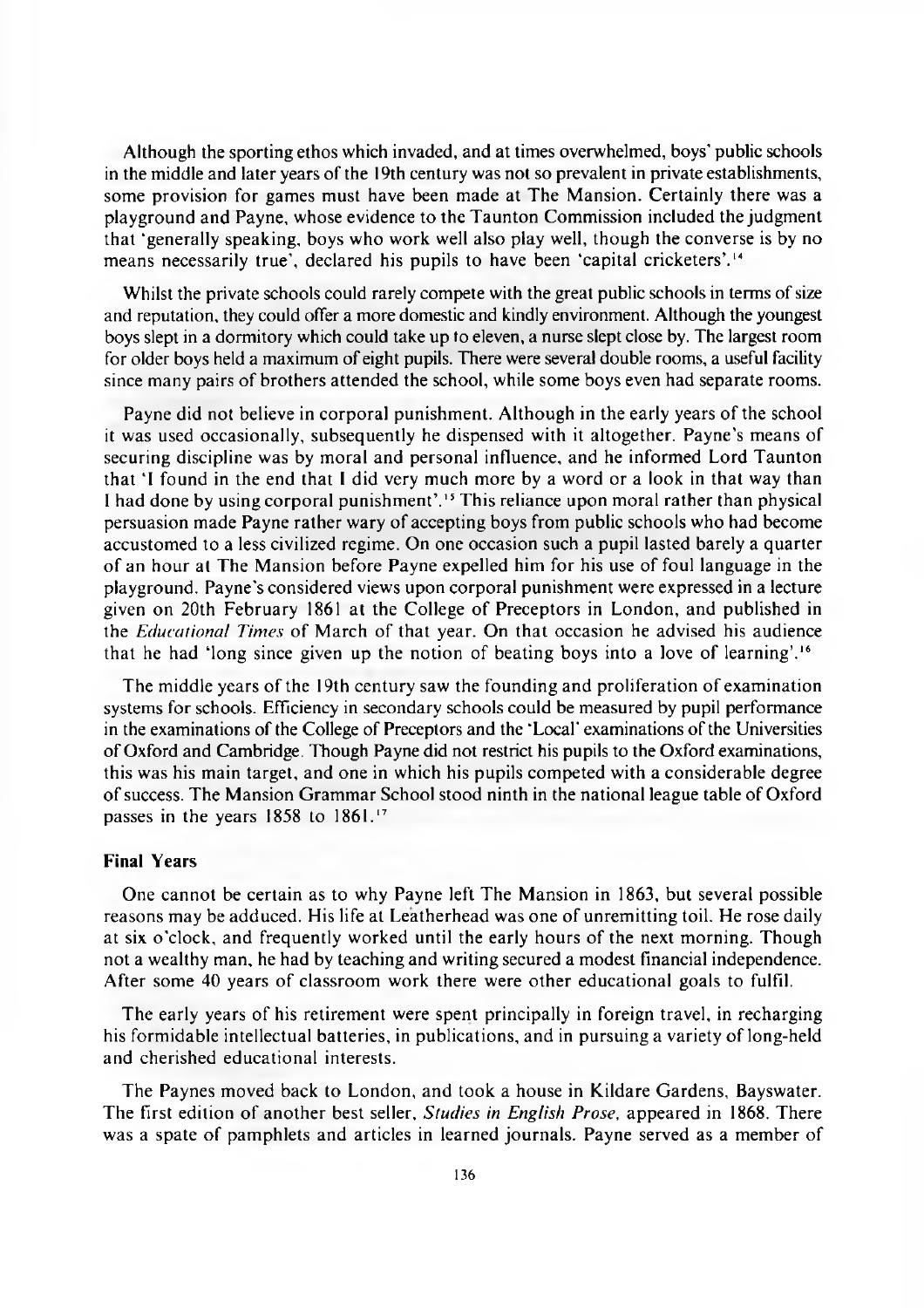the Council of the Social Science Association, as chairman of the Council of the Philological Society, and as chairman of the Women's Education Union. But, above all, Joseph Payne had the freedom to build upon his earlier work as a founding member of the College of Preceptors. This association of teachers, begun in 1846 and granted a Royal Charter in 1849, provided the context for much of Payne's educational career. He had long been its chief examiner in the theory and practice of education. Now in the 1860s he became a Vice President, and in 1873 achieved his greatest distinction as its first Professor of Education, the first such appointment in England.

As for The Mansion Grammar School, though for a while after Payne's retirement it continued under Ibbs and Wilson, it eventually went the way of most 19th century private schools and closed some time between 1874 and 1879, probably in 1878.

One of the great characteristics of Joseph Payne was his love of books. In a codicil to his will he gave his friend, the Revd R. H. Quick, first choice of 50 volumes on education from his collection. The remainder of his 'educational books and books relating to education' were bequeathed to the College of Preceptors for their library. Though Payne, who died on 30 April 1876, would no doubt have regretted the demise of the school he had founded, and the fact that the rooms, corridors and staircases of The Mansion no longer echoed to the sounds of schoolboy voices and feet, he would, one suspects, have thoroughly approved of the main use to which the building is now put.

#### **NOTES**

- 2. The Mansion, which still stands, is well known and its history has been related by F. B. Benger in the Society's *Proceedings,* 1 (7), 1953, pp. 7-12. Since 1950 it has been in the ownership of the Surrey County Council and currently is the seat of several local services including the Leatherhead Library. For the background to private education in Leatherhead at this time see Linda Heath, *Of Good Report*; the story of the Leatherhead *Schools,* 1986, Ch. XIII. There is a photograph and brief account of the school, pp. 93-4.
- 3. *Sussex Agricultural Express,* 25 January 1845.
- 4. *Educational Times,* June, 1876, p. 57.
- 5. B. Simon, *The Two Nations and the Educational Structure, 1780-1870,* 1974, p. 320.
- 6. Parliamentary Papers, 1867-8 xxviii, *Report of the Royal Commissioners on Schools not comprised within Her Majesty's two recent Commissions on Popular Education and Public Schools, iv, pp. 663-74. (Hereafter cited* as *Taunton.)*
- 7. W. I. Addison, *The Matriculation Albums of the University of Glasgow from 1728 to 1858*, 1913, p. 417.
- 8. G. D. Burtchaell and T. U. Sadleir, *A Register of the Students, Graduates, Professors and Provosts of Trinity College in the University of Dublin, 1593-1860, 1935, p. 21.*

- 10. F. S. de Carteret-Bisson, Our Schools and Colleges. 1872, p. 254.
- 11. Angus Library, Regent's Park College, Oxford, *Baptist Missionary Archives*, SEA 1, Thomas Trowt to his parents, 25 July 1815.
- 12. *Taunton,* p. 664.
- 13. *Taunton,* p. 666.
- 14. *Taunton,* p. 673.
- 15. *Taunton,* p. 671.
- 16. *Educational Times*, March, 1861, p. 53.
- 17. *Educational Times*, October, 1861, p. 152.

<sup>1.</sup> *Educational Times,* June 1876. p. 57.

<sup>9.</sup> Addison, *loc. cit.*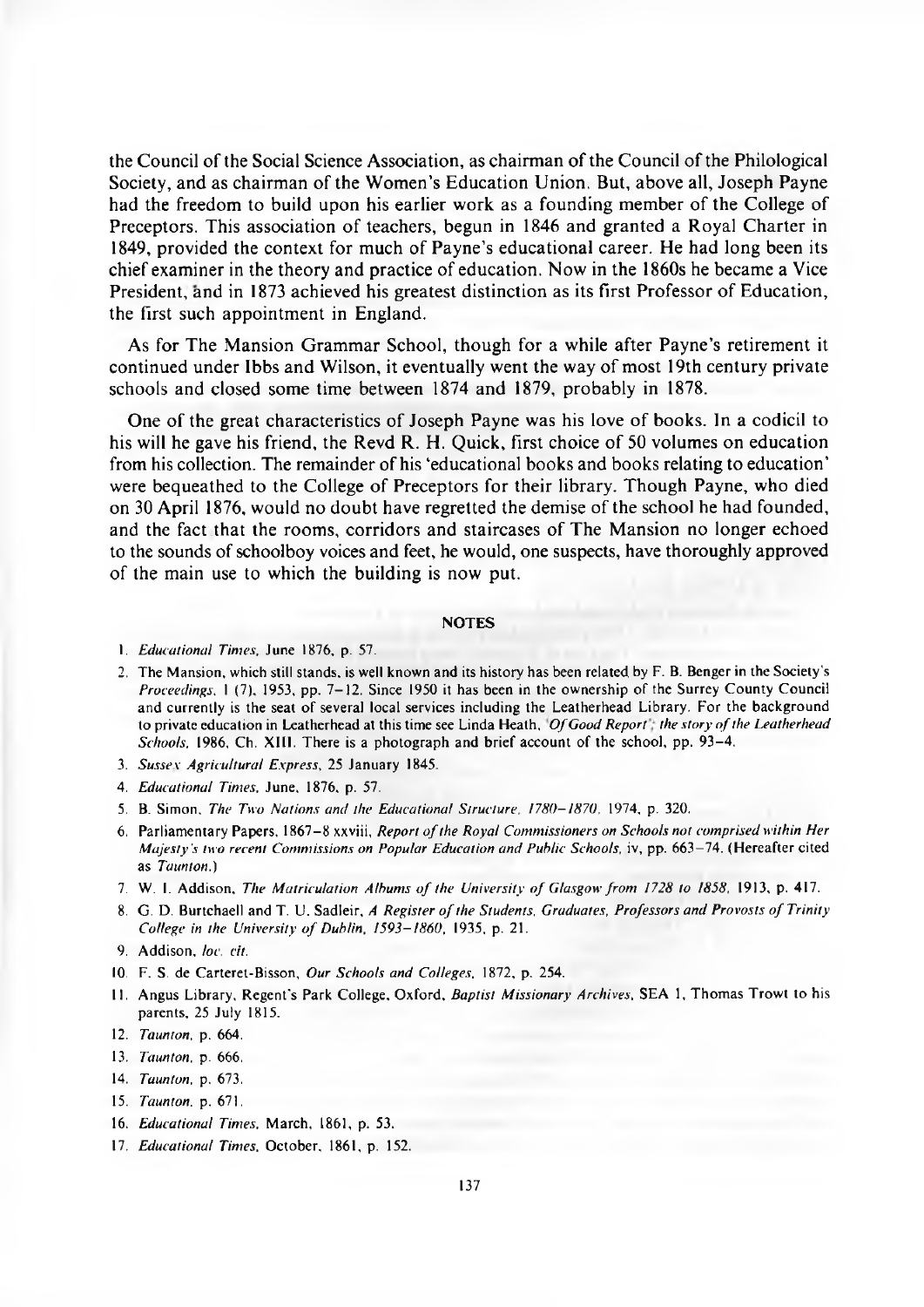### **PRE-RAPHAELITE LINKS WITH LEATHERHEAD AND OTHER PARTS OF SURREY**

#### By EDWINA VARDEY

IN the mid 19th century, Leatherhead and other parts of Surrey had close links with the Pre-Raphaelite Movement which began when seven young men met at 83 Gower Street in London in 1848. They were am bitious and naive enough to think that through their semi-secret society they could change the course of English art. As students at the Royal Academy, still working from the precepts of its founder, Sir Joshua Reynolds (who they disrespectfully nicknamed 'Sir Sloshua Reynolds'), they thought Art had become moribund. Seeking to rejuvenate it, they turned to literature and religion for their subjects and, above all, to nature for their inspiration following the diktats of the young critic, John Ruskin. Led by painters Dante Gabriel Rossetti, John Everett Millais, William Holman Hunt and Thomas Woolner, a sculptor and poet, they founded the Pre-Raphaelite Brotherhood, which grew out of the Cyclography Society, a sketching club based on mutual criticism of each other's work. Although their styles and ideas were vastly different, they were all very skilled, stimulated by each other's company—friends in a brotherhood who proudly signed their work 'PRB'. Later some became more closely related. Millais married Ruskin's ex-wife Effie and Woolner and Holman Hunt became brothers-in-law by marrying into the Waugh family of London and Leatherhead.

Thomas Woolner had abandoned sculpture for two years when, in 1852, he went gold prospecting in Australia. (This prompted Ford Madox Brown, teacher and friend of Rossetti, to paint the now-famous 'The Last of England', using his own family as models.) Unsuccessful, Woolner returned to find his fellow Pre-Raphaelites well established and, with their help, he began sculpting politicians and poets. Thus, he struck up a friendship with the Poet Laureate's wife, Mrs Tennyson, and in a letter dated 1859 we first hear of the eight beautiful piano-playing daughters of Dr George Waugh.

George Waugh, although not medically qualified, assumed the title of 'Doctor' and with a legacy set himself up as a pharm acist. He was an assiduous social climber and reached his peak by becoming druggist to Queen Victoria, and fashionable London flocked to him for potions. As his fortune grew, he acquired blocks of property in and around Regent Street, changing his status from 'chymist' to 'gentleman' on his daughters' marriage certificates.' He had a large house in Queensborough Terrace, Kensington and a villa in Leatherhead. In spite of much research, the site of the latter cannot be traced.

For two years, Thomas Woolner courted Fanny Waugh but was rejected. By now, he was acceptable as a family friend so he continued visiting the Waughs in Leatherhead, often bringing with him his friend, William Holman Hunt. In 1864 Woolner married Fanny's sister Alice and in 1865 Holman Hunt married Fanny. Dr Waugh took to his bed convinced he would never see his favourite Fanny again when, true to the principles of the Movement, Holman Hunt and his bride left for the Holy Land seeking authentic backgrounds for biblical subjects. Dr Waugh was right. When they reached Marseilles, cholera had broken out and no ships were permitted to leave port. The couple went overland through the Alps, planning to reach Egypt via Italy. Again the ports were shut, so they settled tem porarily in Florence and rented a studio. Fanny was seven months' pregnant. She gave birth to a son, Cyril Benone ('a child of distress and sorrow ') in 1866 and died of puerperal fever six weeks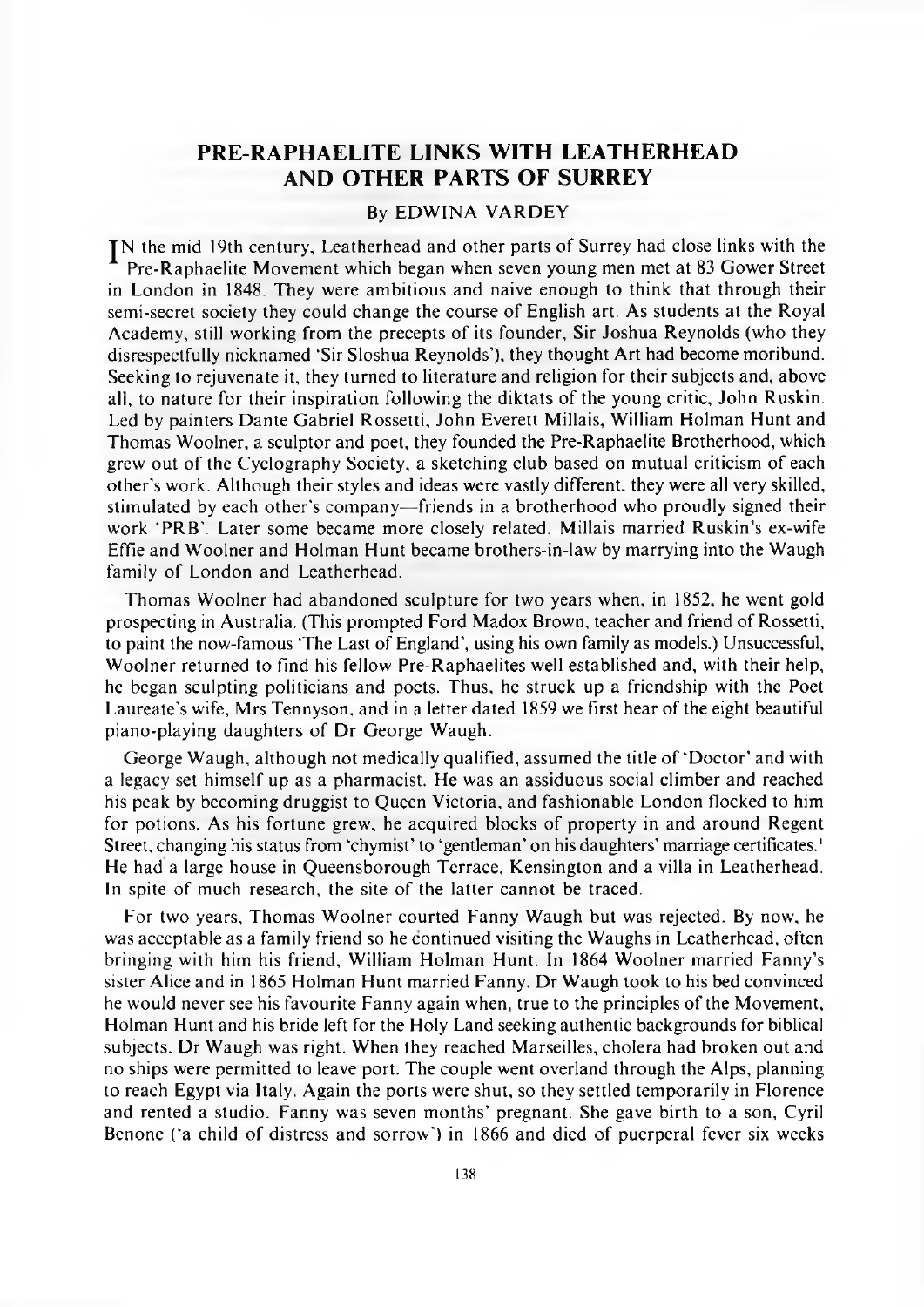later. Thomas Woolner hastened to Italy to help his brother-in-law, and the Spencer Stanhopes, who eventually lived in Cobham, engaged a Tuscan foster mother for the baby. When he was eleven months old and ailing. Holman Hunt returned to England so that the child could be cared for by the Waugh family.

In 1875 Holman Hunt married Edith Waugh, Fanny's youngest sister, in Neuchatel in order to circumvent the marriage laws at that time in this country. Dr Waugh was once again very much against the marriage; indeed his wife blamed his subsequent death on Holman Hunt, Woolner joining the family in their condemnation.<sup>2</sup> However, Edith was a loyal and loving wife who survived Holman Hunt by 20 years. She kept his memory and ideals alive and was a flamboyant and memorable 'Grand' to her grand-daughter who chronicled her marvellous idiosyncrasies. Holman Hunt dedicated his book 'Pre-Raphaelitism and the Pre-*Raphaelite Brotherhood*', the best documented memoir of the Movement, to Edith in 1905. She called this her 'Passport to Heaven'. But the thought that both Holman Hunt and Fanny would be there to greet her, she found rather disturbing.<sup>3</sup>

In this book there is a minimal sketch of the three Waugh sisters (the original is untraced) but there are tantalisingly few portraits of the Waugh family. Holman Hunt painted 'Isabella and the pot of Basil' using drawings of Fanny as a memorial to her after her death (Laing Art Gallery, Newcastle-upon-Tyne) and there are drawings of her by him in the Ashmolean Museum, Oxford and another in Toledo, Ohio. She is drawn wearing the cameo brooch designed by Holman Hunt and eventually given to Edith. It was recently exhibited at Wartski's, the London jewellers. The 'Portrait of a Lady' by Holman Hunt is said to be of Mrs Waugh while the 'The Birthday' depicts Edith's 21st birthday.

Evelyn Waugh, writer and great-great-grandson of George Waugh's brother, James Hay Waugh, was immensely proud of his tenuous connection with the Pre-Raphaelites. He and his brother Alec actually commissioned a coat of arms for the Waugh family.<sup>4</sup> In his very first book *Rossetti, his life and works'* published in 1928, Evelyn W augh claims that Holman Hunt was the only true Pre-Raphaelite since he pursued the principles of his adolescence throughout his long life. Indeed, this can only be admired. Holman Hunt sought only authentic backgrounds to complete the symbolic realism of his pictures, corrupted neither by materialism or fame. Rossetti's brother William in his journal remarked that he 'liked Holman Hunt for his integrity but Woolner for his brilliant talk'.

Holman Hunt often visited his maternal uncle and aunt, Mr and Mrs Hobman, who lived at Rectory Farm, Ewell. This was adjacent to the old church (demolished in 1848) and now the site of the new church of St Mary) and Millais joined him there during the ministry of its vicar Sir George Glyn, who had commissioned a painting of the church. While there, Holman Hunt painted the landscape of his 'Hireling Shepherd' in Ewell meadows, north of Ewell Court Farm while Millais used the river running through the Lempriere family land at Ewell for his 'Ophelia'. Ophelia herself was painted in later in a studio bath warmed from below by candles!

While working on his most famous picture 'The Light of the World', Holman Hunt had a sentry box of hurdles constructed in an orchard in W orcester Park Farm and there from 9 p.m. to 5 a.m. with his feet tucked into a sack of straw, he worked for over a month capturing the light of the moon. He used Ockham Park, near Ripley, as a background for his 'King of Hearts' and Wimbledon Park for his 'Haunted House'. As the Brotherhood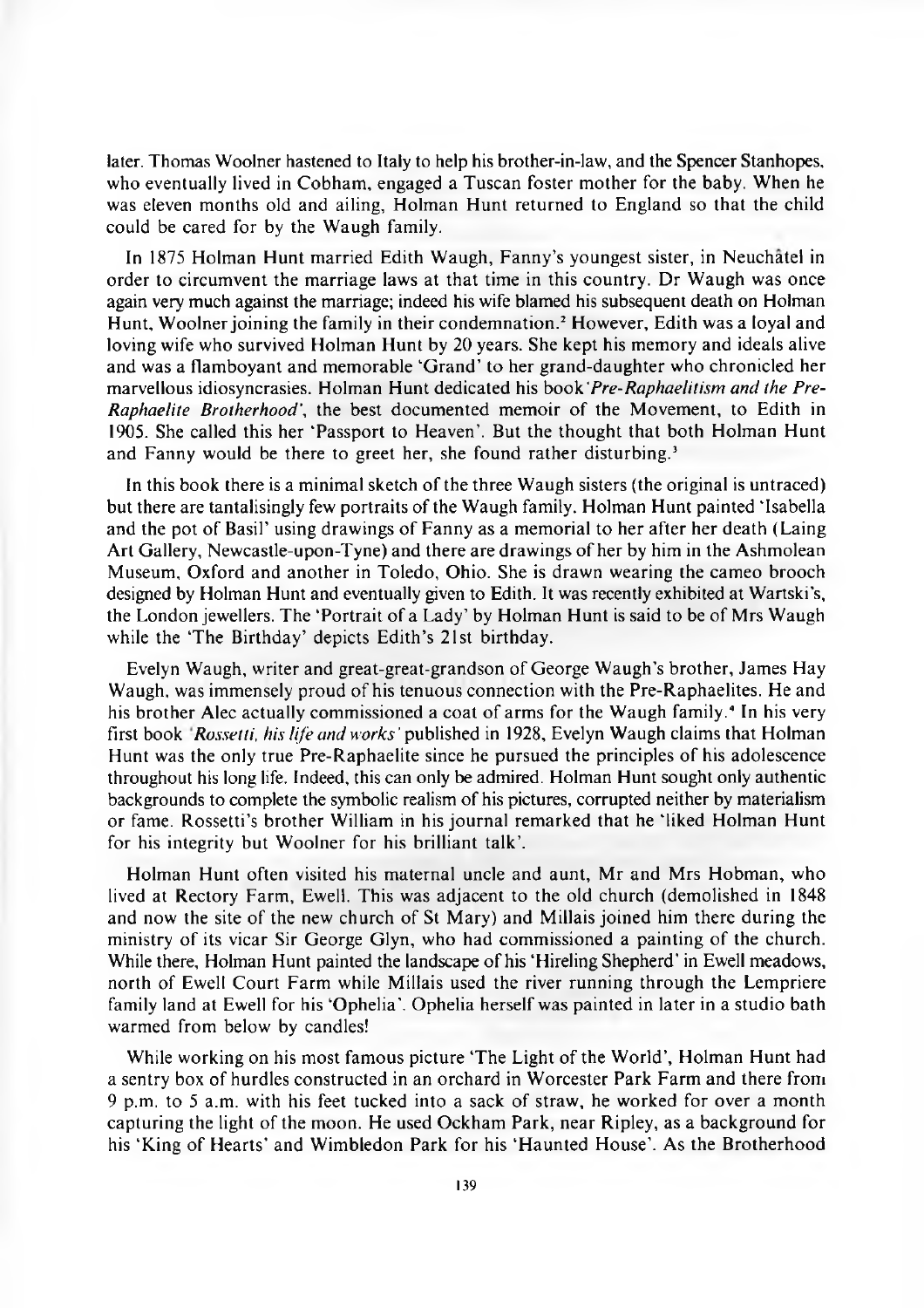enlarged, Hampton Court, Cobham Woods, Loseley Park and Kew were among the many places in Surrey used as backgrounds for their paintings and it is no wonder that most suffered from rheumatism all their working lives.<sup>5</sup>

The Brotherhood spread and diversified when, in 1857, Rossetti formed yet another group of seven, joined by Burne-Jones and William Morris whose Arts and Crafts base moved to Merton Abbey in 1881. However, with Rossetti's death in 1882, the creative phase of the Pre-Raphaelites virtually ended.<sup>6</sup> Woolner lived on until 1892, the father of two sons and four daughters; respected as a sculptor of medallions of Carlyle, Tennyson, Browning and Wordsworth as well as many public monuments. Millais died in 1895, the first artist to be made a baronet. Holman Hunt forsook painting in 1899 due to failing eyesight and wrote about the Movement. He was awarded the Order of Merit and died in 1910.

#### **NOTES**

- 1. M. Stannard. *Evelyn Waugli: The Early Years* (1986) p.14
- 2. Diana Holman Hunt, *My Grandfather Holman Hunt, his loves and wives* (1987)
- 3. Diana Holman Hunt, My Grandmothers and *I* (1987).
- 4. A uberon W augh. *Will it do* (1991)
- 5. Judith Bronkhurst, 'Fruits of a Connoisseur's Friendship: Sir Thomas Fairbairn and William Holman Hunt' *Burlington M agazine* (1983) pp. 586-97
- 6. Sir Alan Bowness, Director of Tate Gallery, 1980–88, responsible in 1984 for the comprehensive exhibition 'The Pre-Raphaelites'.

#### <span id="page-17-0"></span>**WILLIAM COTTON AND THE PRIORY, LEATHERHEAD**

#### By MAURICE EXWOOD

THE large house on Gimcrack Hill, Leatherhead, now known as The Priory, was built round a small timber-framed cottage described as a tenement called Link House. In 1750, this was sold with 30 acres by the heirs of Edward Hudson, yeoman, to Henry Gore of The Mansion (now the Leatherhead Library) 'owner of considerable estates'. Gore's grand-daughter and her husband, Philip Champion de Crespigny, sold it in 1818 to William Brydon, a London merchant, from whom William C otton bought it in 1823. C otton was a scholar and antiquarian, born in 1794 in the City of London into a well-to-do family that soon moved to the then fashionable C lapham where he grew up. A fter buying the Leatherhead property, C otton greatly enlarged it, adding a library and other rooms 'in a style of architecture resembling the monastic'.<sup>1</sup> He and his newly-married wife settled here in 1824<sup>2</sup> and lived in style in the substantial house until 1839 when they moved to Devon, the county of his mother's ancient family of Savery, to where his married sister had recently moved. In Devon, he continued his studies of West Country antiquities and genealogy. On leaving Leatherhead, Cotton let The Priory.<sup>3</sup> In 1852, when living in Ivybridge, Devon, he endowed the chapel there with his freehold Leatherhead property to enable a parsonage to be built for a curate.<sup>4</sup> Cotton died in Plymouth in 1863.

#### **The Priory's Structure and Character**

The timber-framed cottage bought by William Cotton in 1823 still survives as part of The Priory. A recent survey by the Domestic Buildings Research Group (Surrey) considers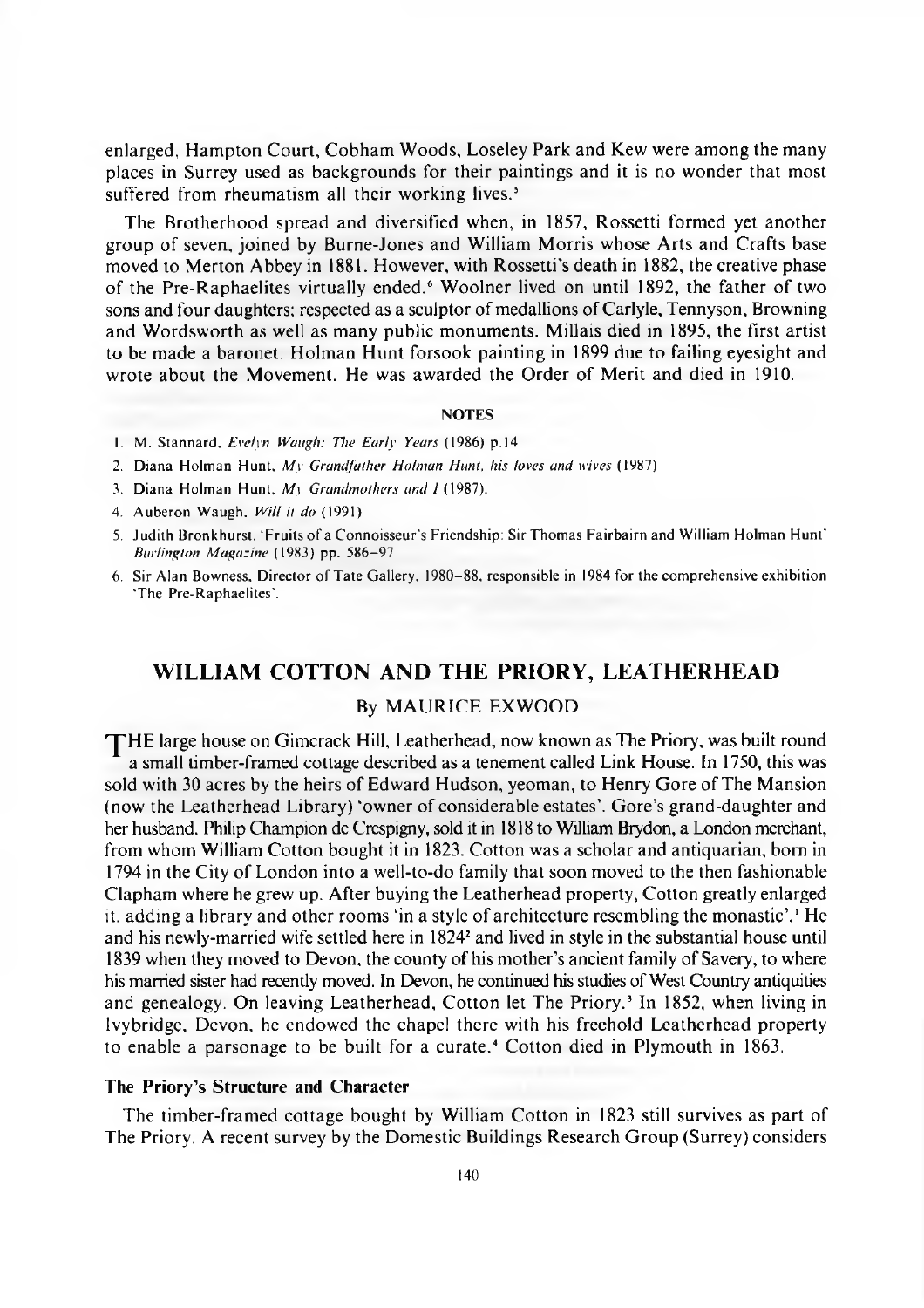it to be 17th century. Two of its walls remain as outside walls. During recent refurbishment the pebble dash on the east side was removed, exposing the timber framing of the upper part, under-built by brickwork where original framing and cillplate had been replaced. This work has again been covered in pebble dash. Removal of pebble dash on the south elevation exposed mathematical tiles above the underbuilt brickwork, from a height of 1.80m. to 3.30m., that is, the upper part of the timber framing to wall plate level (later the height was increased under a new roof). In the centre of this wall a bay was later added, leaving the mathematical tiles where the bay wings butt onto the main structure.

Mathematical tiles are surprisingly rare in Leatherhead, whilst there are or were many examples in Dorking, Epsom, Ewell and elsewhere in Surrey. Until the recent find only one minor example was known in Leatherhead. They were used for various reasons in the late 18th and early 19th century as an alternative to bricks and for weatherproofing. They may have been used on Link House *c*. 1800 in an attempt to update the cottage, just as they were used on Cannon Court, Fetcham at the time. Those on Link House were of the conventional pattern in red, and may have been made in Ewell.<sup>5</sup>

William Cotton's reconstruction and additions transformed the modest cottage into a substantial gentleman's house. His most prestigious addition was a library, 30ft by 25ft, with a groined (coffered) ceiling said to be a copy of the presence chamber at Hampton Court. His architect was Edward Cresy, whom he had befriended abroad.<sup>6</sup> Two etchings and a sepia and wash drawing are known, which show the house in Cotton's day.<sup>7</sup>

Later additions were made to the main house, and a Victorian house was added to the east side, linked to the old one.

#### **The Cottonian Collection8**

William Cotton's aim in improving The Priory was not only to form a family home, but also to house his collection of books, paintings, drawings and other art treasures which he had inherited. This Collection had been started in the 17th century by Robert Townson  $(1640-1707)$  whose father, a successful London merchant, established himself at 3, Laurence Pountney Lane and who by family influence managed to get a post at the Customs House<sup>9</sup> for his son, Robert, as Chief Clerk of the Certificates Inwards, not well paid but a prestigious post, which introduced him to useful importers of art. Robert's son, William, (1682–1740), in 1707 inherited his father's Collection and his post at the Customs. This William, who had no children of his own, and his sisters seem to have adopted the son of family friends, Charles Rogers  $(1711-84)$ , who later joined Townson at the Customs. The two shared a love of the arts and collecting. When Townson died, Charles Rogers inherited his Collection, now much enlarged, and later the rest of his estate, including the City house. Rogers achieved the Chief Clerk post at the Customs in 1747, now better paid; he had many useful contacts in the art world, including Reynolds, Walpole, Cipriani, Romney and Angelica Kauffmann, helping him to enlarge his Collection. At his death, this included some 2,000 master drawings, 19,000 prints and 4,000 books. Rogers' knowledge of the arts was recognized by his election as a Fellow of the Society of Antiquaries and of the Royal Society. He did not marry, and left his estate, including a house in Richmond, to his sister and her husband William Cotton I (1731-91). Their son, William II, F.S.A. (1755-1816), father of the Leatherhead Cotton, inherited Rogers' Customs post and, on his father's death the Collection and City house, which he sold in 1796 when he bought a substantial house and  $6\frac{1}{2}$  acres in Balham Hill, Clapham, then a fashionable area for successful Londoners. He added pavilions to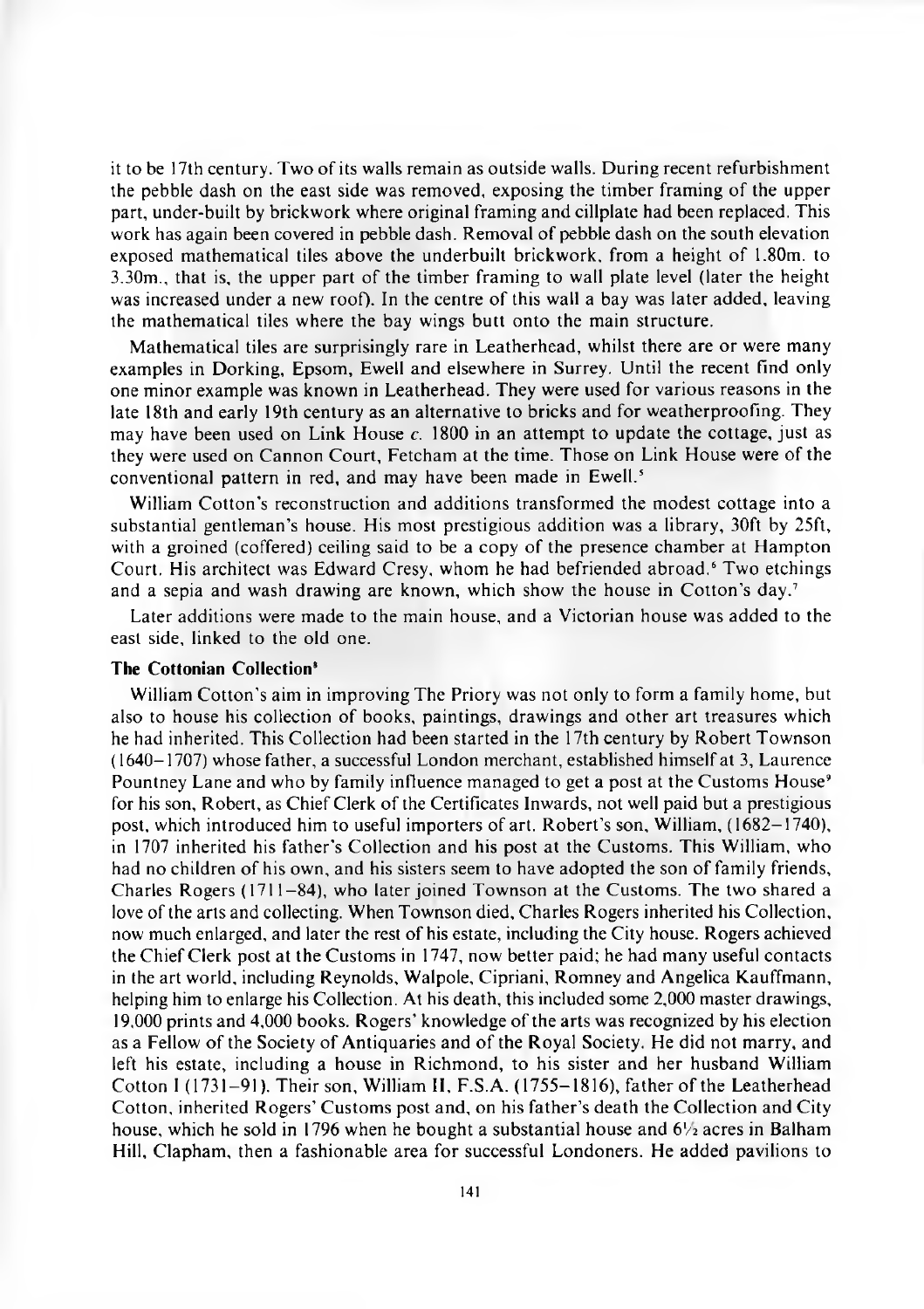

WILLIAM COTTON by S. P. Denning Courtesy of The Plymouth City Museum & Art Gallery

either side, which housed some of the Collection. The considerable outlay, £7,500, and lack of space, may have forced him to sell part of the Collection by auction in 1799 and 1801.<sup>10</sup> But there was plenty left to inherit in 1816 by his son, W illiam (III 1794-1863) who moved into his Leatherhead house eight years later.

While living in Leatherhead, William Cotton in 1836 produced a catalogue of his Collection, printing only 25 copies, as gifts for his friends.' This fascinating document includes:

- 1. A drawing of The Priory Library and the two etchings referred to on p.141.
- 2. A preface, signed 'W.C., Letherhead, June 15th 1836' which includes a summary of what was sold in 1799.
- 3. An introductory chapter, headed *The Priory,* which includes the historical details referred to above.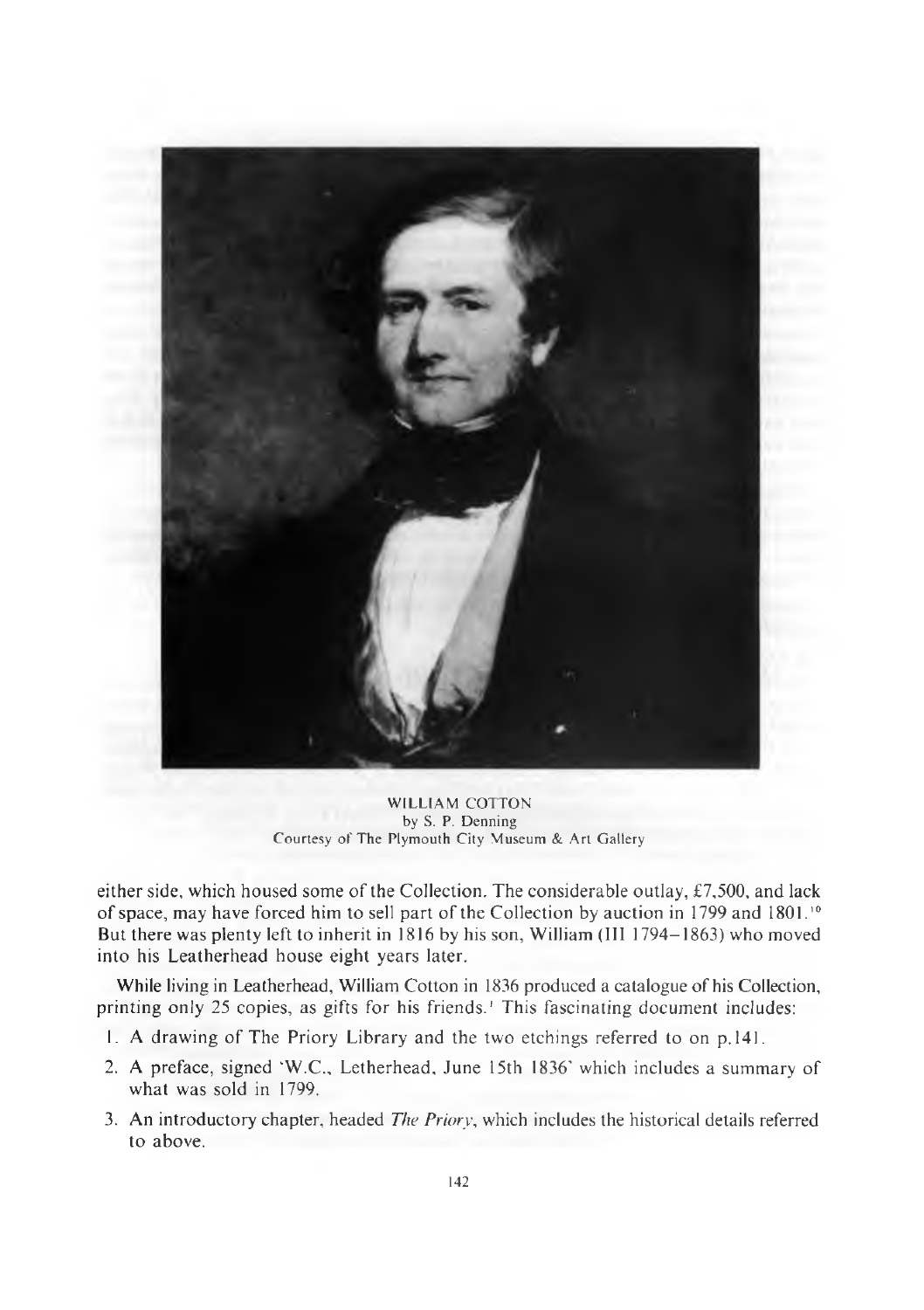- 4. A letter, addressed 'To N.C. Secretary of the Antiq. Society of London' Signed J.D., dated 1824.
- 5. The Catalogue itself, detailing what is to be seen in the various rooms of The Priory, with sub-headings for medals, framed prints, cartoons, miniatures, engravings and books, in eight classes; in all covering nearly 200 pages.

The Collection included English, Dutch and Italian oil paintings; about 100 master drawings, some by famous names like Rembrandt, Holbein, Leonardo da Vinci and Rubens; about 2,000 books, including a 15th century illuminated Book of Hours; several thousand of the finest prints made in England, Italy, France and Germany; and many high quality sculptures.

In 1839, Cotton moved with his Collection from Leatherhead to Ivybridge, Devon. Before leaving, he and his wife organized a grand bazaar in the grounds of The Priory to raise money for the building of National Schools in Leatherhead. They collected £4,000, onequarter of this from the sale of a poem 'The River Mole' by Mary Drinkwater-Bethune, the annotations to which are by Cotton (whose bookplate is printed at the end); most of the illustations are by M.A. Scobell, daughter of Mrs C otton's cousin, with others by Cotton and his brother, John.

While in Devon, William Cotton studied the life and work of Sir Joshua Reynolds", who was born in Plympton St. Maurice near Ivybridge, and he decided to donate his Collection to that town as a memorial to Reynolds. Plympton could not accept the financial responsibility involved and the larger towns of Plymouth, Devonport and Stonehouse were unwilling to help if the Collection was housed at Plympton so nothing came of this, though Cotton was given the freedom of the borough. In 1850, however, an arrangement was completed with the Plymouth 'Public' Library, which agreed to add a special room to their premises to house the Collection. The room was officially opened in 1853. After the death of his wife in 1861, Cotton moved to Plymouth where he died in 1863.<sup>12</sup>

Since the Plymouth 'Public' Library was in fact a private subscription library not usually open to the public, agitation for better public access led to provision being included in the Plymouth Corporation Act of 1915 to enable the Collection to be moved to the City Museum  $&$  Art Gallery, where it was opened to the public in 1918. Most of the treasures were removed to safety before the Plymouth blitz in 1941, when the Public Library was destroyed. The Museum & Art Gallery only suffered minor damage, and there the Collection remains, a proud possession of the City of Plymouth.

#### **How The Priory got its name**

In his Catalogue (1836), C otton wrote that the monastic style used in the enlarged cottage 'induced the late Rev. James Dallaway . . . (my learned friend and neighbour) to change its designation to that of The Priory. To him I am indebted for the ingenious and satisfactory account of the Cistercian Priory of Ripa Mola which follows'. After further approval of 'the propriety of restoring its ancient appellation' Cotton then prints a letter 'To N.C. Secretary of the Antiq. Society of London' dated 1824, signed J.D. (he reprinted it in 1837).<sup>13</sup> This letter reports the discovery of a Bishop Tanner Ms, tracing the Priory of Ripa Mola back to 1263 and giving bits of its history up to the Dissolution, each supported by references to Charter, Close, Patent Rolls and other ancient sources. The inclusion of such delightful names as the manor of Squabbledown, Philip Fisticuffe and Peter Puddencake, as well as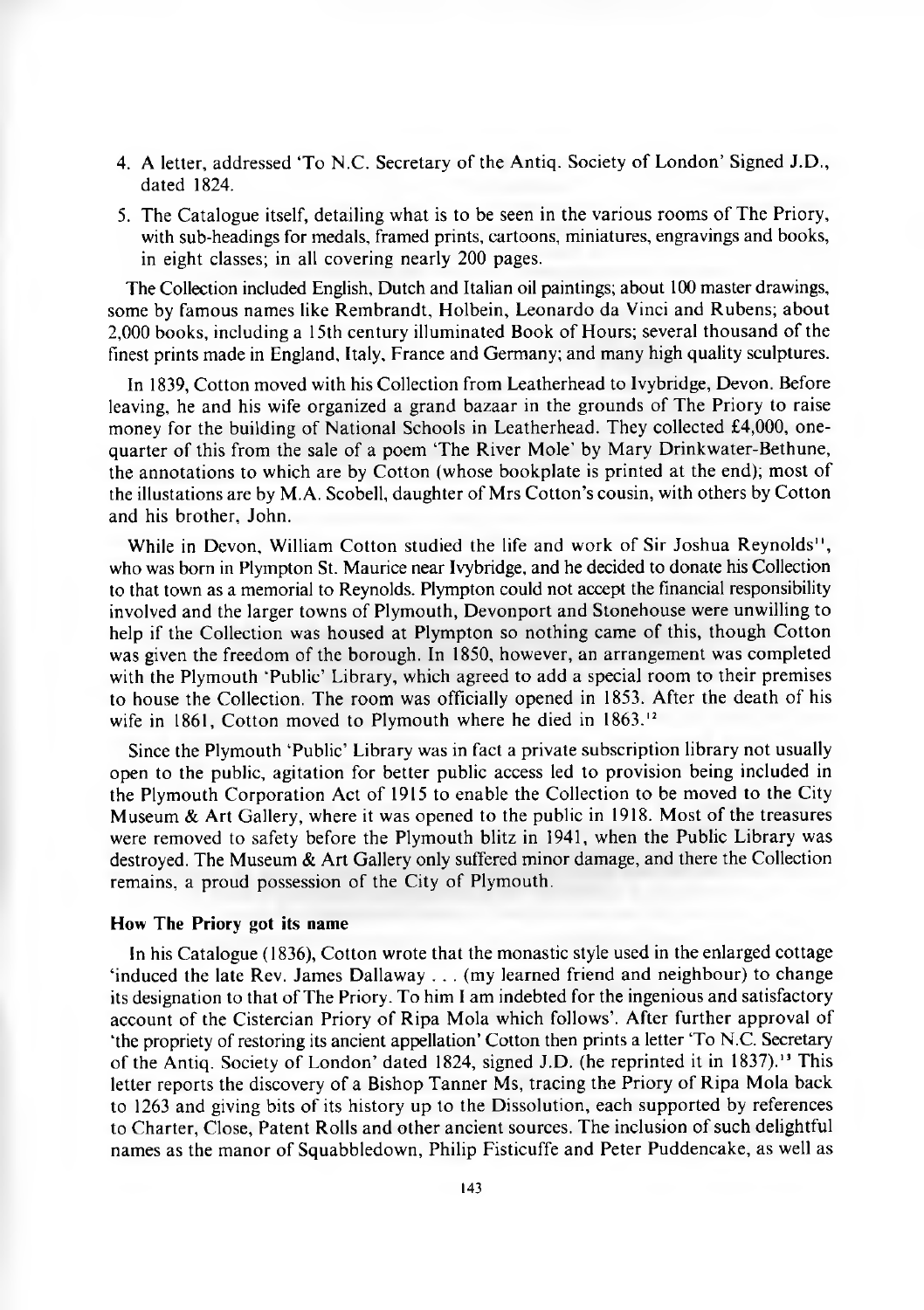reports of Bishop Edington's judgement 'after solemn hearing' that the Vicar was only entitled to the gudgeon he could hook up from the River Mole and not to any other fish, or to dole bread and cheese, but only to the parings thereof, arouses suspicion as to the letter's authority. The N.C. to whom the letter was addressed was meant to indicate Nicholas Carlisle, who became Secretary of the Society of Antiquaries in 1831. The Society has no record of it having been received but no proof it was not: the present librarian says that recording at the time was incomplete.

Brayley in his *History* (1841) refers to the letter in a footnote<sup>14</sup> as a 'humorous jeu d'esprit, substantiated by correct references to Ms and other records, which had a place only in his own notes'; and Benger in 1963 throws doubt on the letter's authority, adding that H.E. Malden (editor of the Surrey V.C.H.) wrote of it 'James Dallaway . . . did not write the jeu d'esprit upon the alleged Cistercian Priory de Ripa M olae, Signed J.D. . . . Relations of his have told me he was incapable of any joke'.<sup>15</sup> Benger, in 1965, refers to the letter again calling it an enigma and doubts whether an antiquary of Dallaway's standing would have perpetrated it even in jest. He raises the possibility that Cotton was poking gentle fun at Dallaway's enthusiasm. In 1975, Francis Steer comments on the letter saying 'one simply cannot believe that Dallaway was guilty of a childish fraud; his name may have been used after his death to give an air of respectability to a piece of writing which is stupid and in the worst possible taste'16 (Dallaway died in 1834, ten years after the date of the letter, before Cotton's first printing of it).

What is said above about Bishop Edington's judgement (reported to be in 1454, but Benger points out that Edington died in 1366!) should make it obvious that the letter is a leg-pull, even without checking the learned 'correct' references. In fact, all the references are phoney: in some cases the documents do not exist, others refer to quite different matters.<sup>17</sup> Suspicion as to the author of the letter may be aroused that it did not appear in print until two years after Dallaway's death. It is therefore most significant that a fair copy of the letter is bound into Cotton's *Reminiscences:* this version on five double pages, with watermark 1825, is dated, as the printed version,  $1824<sup>18</sup>$ ; these pages show clear signs that at one time they were bound elsewhere. Cotton says of the letter: 'Having once expressed my inclination to give the name The Priory to a modern building, without authority or any vestiges of its monastic origins, my neighbour the Vicar sent me the following ingenious letter relating to his discovery of the Cistercian Priory of Ripa Mola, and the Link House went by the name The Priory for ever after'. Nowhere does Cotton indicate what he thought of the story, beyond declaring it 'ingenious'. The possibility that C otton was so naive as to believe it can be ruled out; he was an intelligent, educated researcher and writer.

The author has come to the following conclusions about the 1824 letter printed in Cotton's Catalogue:

- 1. Dallaway wrote the letter as a bit of fun to please his new neighbour, but he never did, nor intended to, send it to Nicholas Carlisle at the Society of Antiquaries, nor to print it.
- 2. Cotton was immensely proud of the clever subterfuge which gave his house status. Soon after receiving the letter he had a calligraphist copy it and 12 years later, when he was going into print for his Catalogue, he decided to include it there. C otton never found it necessary to explain the bit of fun: readers could work it out for themselves, as he had to do.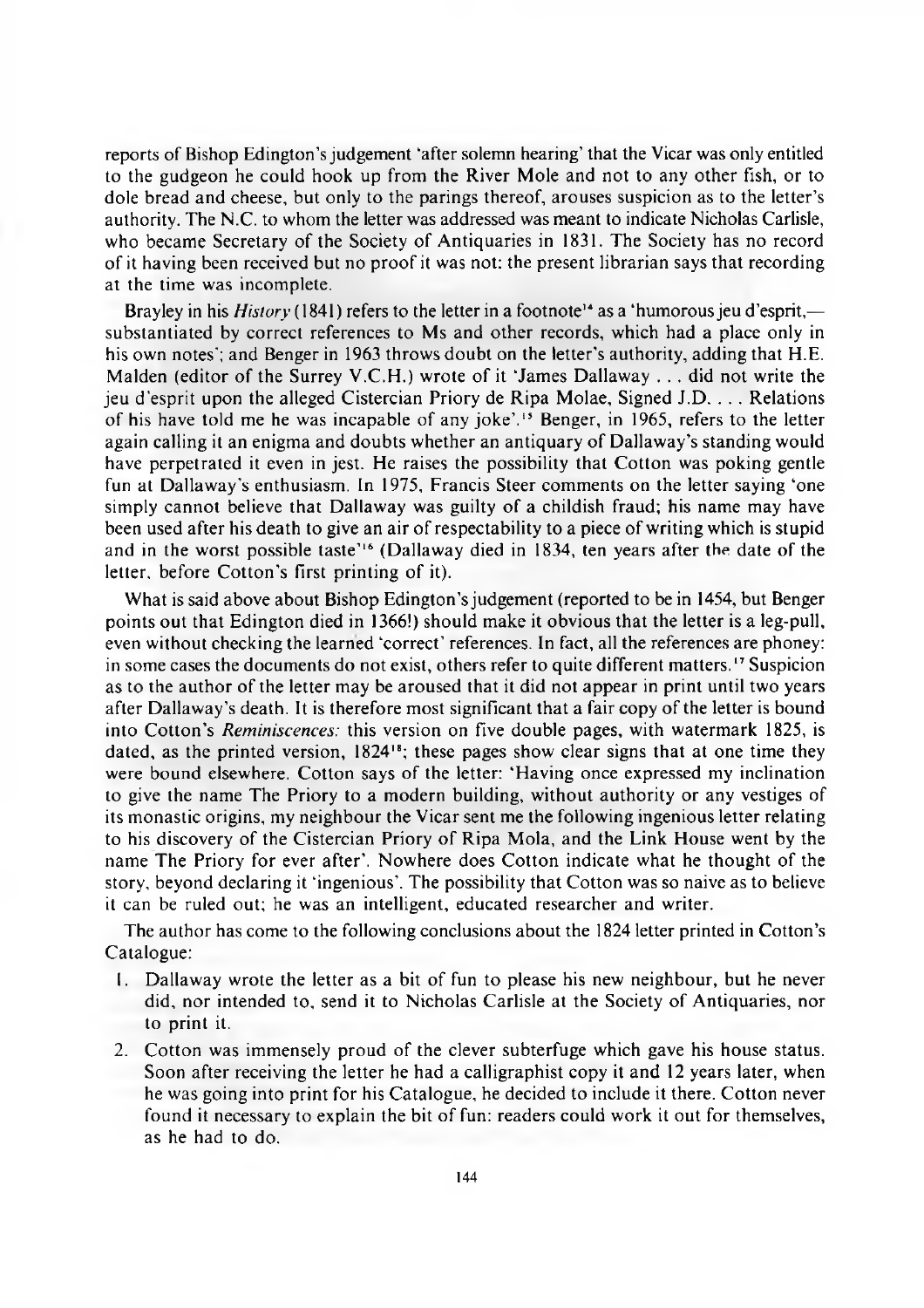**3. In spite of what Malden said, Dallaway had a nice sense of humour; he and Cotton can be assumed to have had a lot of fun together.**

#### **NOTES**

- 1. The historical notes on the house are mainly from William Cotton, *A Descriptive Catalogue of Some Pictures*, *Books and Prints etc (1836)* and Brayley's *History* (1841)
- 2. Cotton and his wife bought furniture for their newly acquired house at the Fontwell sale in 1823. See G. Hamilton-Edwards, *The Leisured Connoisseur* (1954), pp. 175, 176
- 3. The first tenants were Mr & Mrs Buller (Hamilton-Edwards, p. 202); Brayley's *History* (1841) V. p. 437 says the tenant was a Mrs Bond.
- 4. Hamilton-Edwards, op. cit. p. 223.
- 5. For an introduction to mathematical tiles in Surrey see *Surrey History,* vol 2,5, pp 199-210 (1983/4). None in Leatherhead, but a later update (ibid, vol 3, 2, 1985/6, pp. 76-77) refers to a small area on The Cottage, 53, Church St. Those on Cannon Court, Fetcham are reported by the author in *Procs L.D. L.H .S.,* 4(9), 1985, pp. 255-9.
- 6. Hamilton-Edwards, op. cit, p. 175. Cotton and his architect may have been influenced by the style of Wyatt's 'Nonsuch Mansion' (1806) and 'Ewell Castle' by Kitchen, Wyatt's pupil (1814), both in Ewell.
- 7. The etchings are reproduced in Cotton's *Catalogue;* one of these is also in Brayley's *History*, V, p. 436 (note 3). A sepia and wash drawing of the house is in Cotton's *Certain Reminiscences of my life* (1860), now in the Bodleian Library; this is reproduced in Hamilton-Edwards (op. cit).
- 8. Historical notes on the Collection are taken from F.A. Stanbury *The Story o f the Cottonian Collection,* Plymouth City Museum & Art Gallery, 1992, the cover of which has a copy of a water-colour, artist unknown, showing Cotton and his wife in the Library at Leatherhead. C otton's *Reminiscences,* Hamilton-Edwards, the D.N.B. (Charles Rogers) and the *Gentleman's Magazine,* 1787, pp. 55-61, have also been used.
- 9. The Customs House was on the river-side near Billingsgate; a later version is still there.
- 10. The 1799 sale was on 21 separate days (March/April), when 12,000 prints and 1,800 master drawings were sold; in 1801, 3,000 books were sold (B.L. 58G26).
- 11. Cotton added some Reynolds items to the Collection and wrote three works on him in 1856, 1857 and 1859.
- 12. *Gentleman's Magazine*, 1863, p. 520 (Cotton's obituary).
- 13. Some Account of the Cistercian Priory of Ripa Mola, S. Bentley, 1837. B.L. 10350 f. 7. It has Cotton's coat of arms at the end.
- 14. The later edition by Walford (1878-81) leaves out the footnote.
- 15. F. B. Benger, 'James Dallaway', *Proc. L.D .L.H .S.,* 2 (7), 1963, pp. 214-19; *ibid.,* 1965, pp. 252-6. He refers to a letter by Malden to the Rev. T. H. Hobson, Vicar of Leatherhead.
- 16. *Etchings of Views in the Vicarage of Leatherhead* (1975 ed.), introduced by F. W. Steer.
- 17. E.g. Leland's 'Collectanea' has no page 24 in Vol. II; and Close Rolls (Rot. Claus) 15 Edw. Ill, No. 3 in dorso, has no entry for 1342, except for one dealing with wool and wine imports etc.
- 18. The biography in *Reminiscences* is written on quite different paper, 35 years later. The letter is not in Cotton's handwriting.

#### **Acknowledgements**

**The author gratefully acknowledges the help from Maureen Attrill, Keeper of Art, Plymouth Museum & Art Gallery, the Rev. Francis Coles and Charles Hankin of Ivybridge, M. May and J. C. Stuttard, the Domestic Buildings Research Group (Surrey) and the Local Studies Library, Guildford.**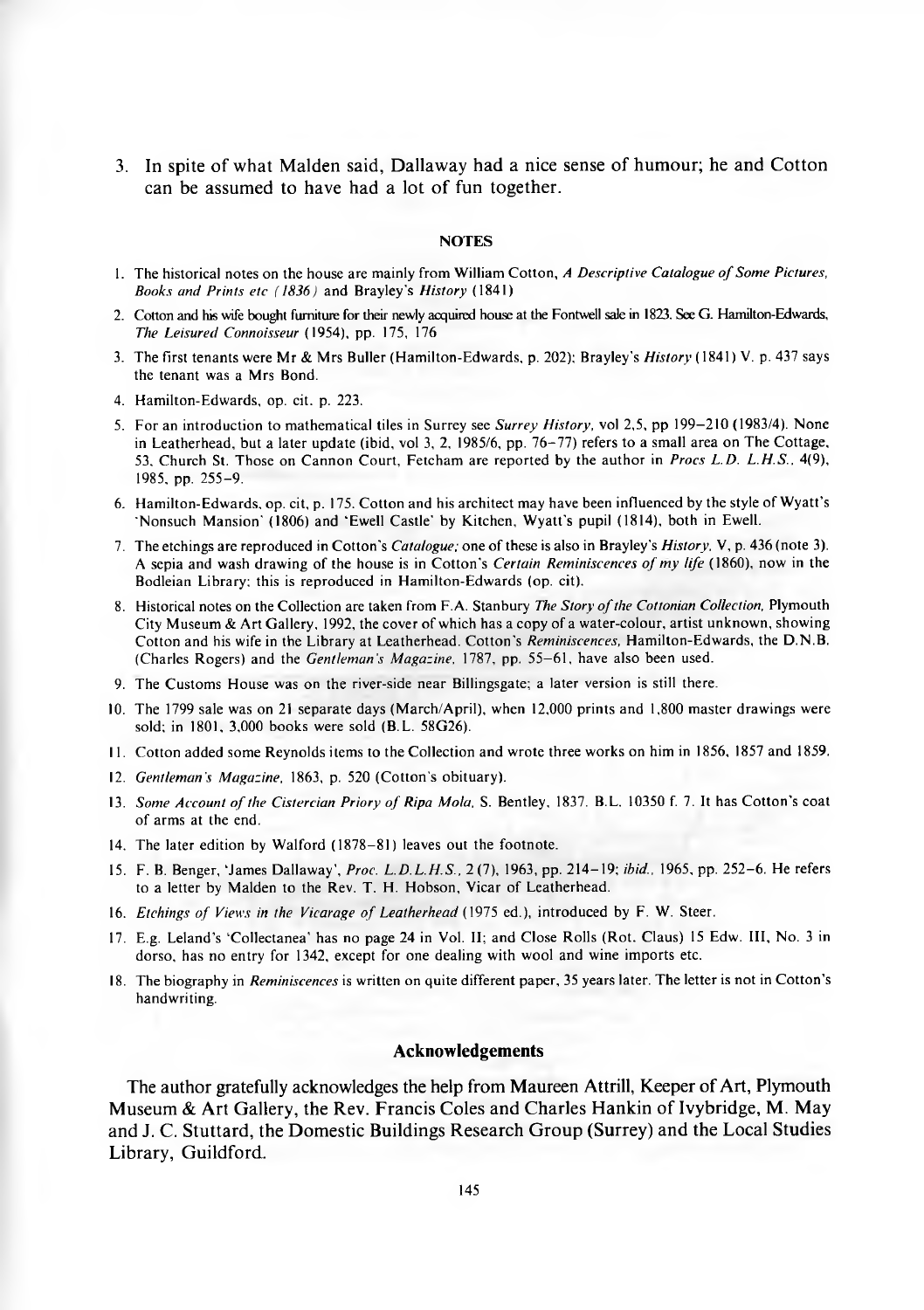### <span id="page-23-0"></span>**ASHTEAD'S MISSING RIVER AND WILLMORE POND**

#### By J. R. CLUBE

 $M$ APS of Surrey in the 17th century show two rivers flowing into the Thames west of Kingston-upon-Thames. The larger and easternmost of the two is the Hogsmill, which is depicted as rising near Ewell and which can be seen today near County Hall, Kingston. The second river is shown as rising in the Ashtead/Woodcote area and, following a serpentine course, flows north to the Thames at Ditton two or three miles upstream from the Hogsmill. This is shown on 17th century maps as flowing from a large lake, possibly two adjoining ponds, designated as 'Willmore Pond'. It does not appear on maps after 1660 or so. Did the river really exist and where exactly was Willmore Pond?

Contemporary maps show three phases in a changing situation:

- 1. 1594-1660, when the 'missing' river is shown and Willmore Pond is named.
- 2. 1660-1750, when the pond is shown but the water takes quite a different course, flowing to the Hogsmill.
- 3. After 1750, when there is no sign of water flowing from the pond and, when it is shown, the pond is not named.

There are seven maps showing the first phase, of which Speed  $(1611)$  is a good example;<sup>1</sup> eight maps are available for the second phase. Lea (1690) being one of the best;<sup>2</sup> and many m aps cover the third phase, including Rocque *(c.* 1768), Bryant (1823), which is particularly clear, and the early editions of the Ordnance Survey.<sup>3</sup>

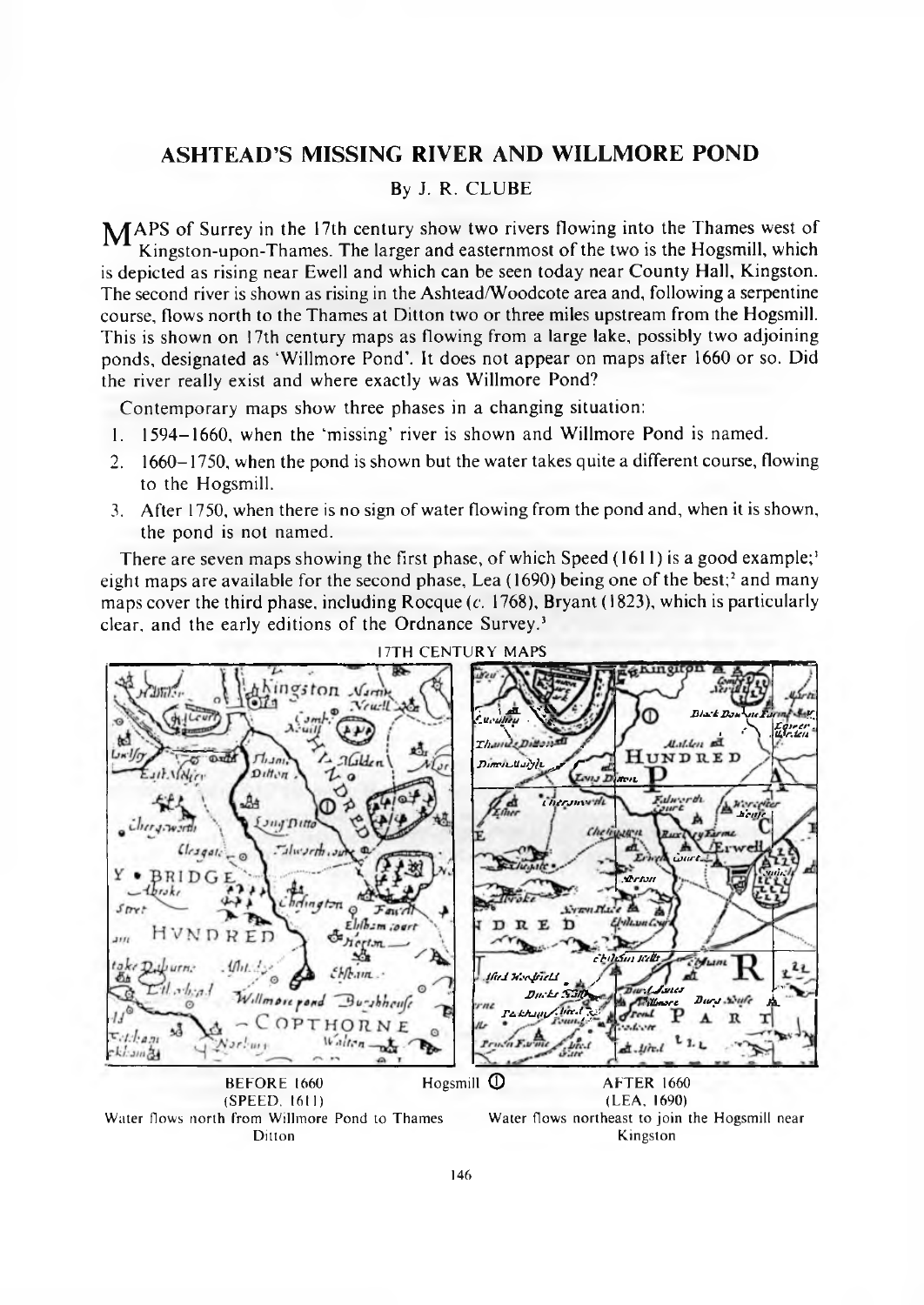The Speed map, despite its small scale and lack of detail, shows the river running north from a point east of Ashtead, west of Horton, west of Chessington, east of Claygate, west of Long Ditton, to the Thames at Thames Ditton. In the second phase the water flows in a markedly different direction—northeast to Epsom and thence to the Hogsmill.

There is strong evidence that Willmore Pond lay where two ponds are to be found today near the entrance to the RAC Club at Woodcote Park, map ref TQ201591. Old maps show the location as Woodcote; furthermore Wilmerhatch Lane alongside Woodcote Park has a similarity of name. 'Wilmer Hatch' is shown in R. White's *Ancient Epsom* (1928) as being just inside the Epsom boundary. The 'Hatch' or gate would be at the entrance to Epsom on leaving Ashtead. These two ponds are 100 m apart, separated by Wilmerhatch Lane itself. Their age has not been established but they seem to fit the map details. The larger pond, which may have been artificially made, is behind the barn at the entrance to the Club, and is marked on recent maps as "Fish" Pond". The second pond is known as 'Baron's Pond', the name deriving from Baron de Teissier who acquired Woodcote Park at the end of the 18th century. It was clearly part of the estate at that time. In Gordon Home's book of 1901 *Epsom— its history and surroundings,* 'Baron's Pond' is described as a 'fair-sized piece of water .... surrounded by bushes and sedgy ground  $\dots$  where the sunsets on the water are often of the loveliest  $\dots$ . Today it is very much surrounded by trees and undergrowth and the scene is far from idyllic.

Both of these ponds are above the 80 m contour and Wilmerhatch Lane forms a watershed between them. Water from the park pond would flow north-east to what is today the area of Epsom Hospital. There is no sign of that stream now. Water from Baron's Pond would flow north, east of Epsom Wells, to the pond at Stamford Green. That stream exists today but is not generally visible.

Although Baron's Pond appears to be an isolated lake in an area of scrub, it is in fact one of the headwaters of the Hogsmill river.<sup>4</sup> The flow is largely concealed in drains and culverts: it goes underground at Woodcote Side, under the A24, to the pond at Stamford Green, thence in open cut between back gardens until reaching Upper Court Road. From there it goes underground in a pipeline to Hook Road, where it reappears in open cut eventually to join the Hogsmill River beyond Green Lanes, West Ewell. It is officially known as Hogsmill Tributary No. 5. (No. 3 Tributary flows from the Stewpond on Epsom Common under West Park Hospital; and No. 4 under Long Grove Hospital. A branch of No. 3 rises near Rushett Crossroads.)

If we can be confident about the location of Willmore Pond, a possible course of the 'missing' river is more difficult to find. Apart from the Hogsmill the only running water in the area today is the Rye Brook which flows from Park Farm near A shtead House to the foot of the hill at Epsom Wells. At first sight the direction of the Rye from Ashtead House suggests that the Rye could have been the beginning of the missing river. There is, however, a serious objection to this, for the ground to the north of Ashtead rises in a gentle slope, sufficient to cause this westward route of the Rye. In fact the O.S. m ap of 1816 shows the Rye as starting at the Wells. This means that the Ashtead House stream joins the Rye as a tributary and explains the phenomenon of a river seemingly turning through 90 degrees.

The hill on which the Wells estate is built is steep and water drains northwards from it, as well as west to the Rye. This northern water flows towards West Park where it is channelled under the hospital to join the Hogsmill as tributary No. 3. From here it flows to Chessington also as part of the same tributary. A lthough water from Epsom Wells would have reached the area indicated on earlier maps, water from the Rye could not have joined it.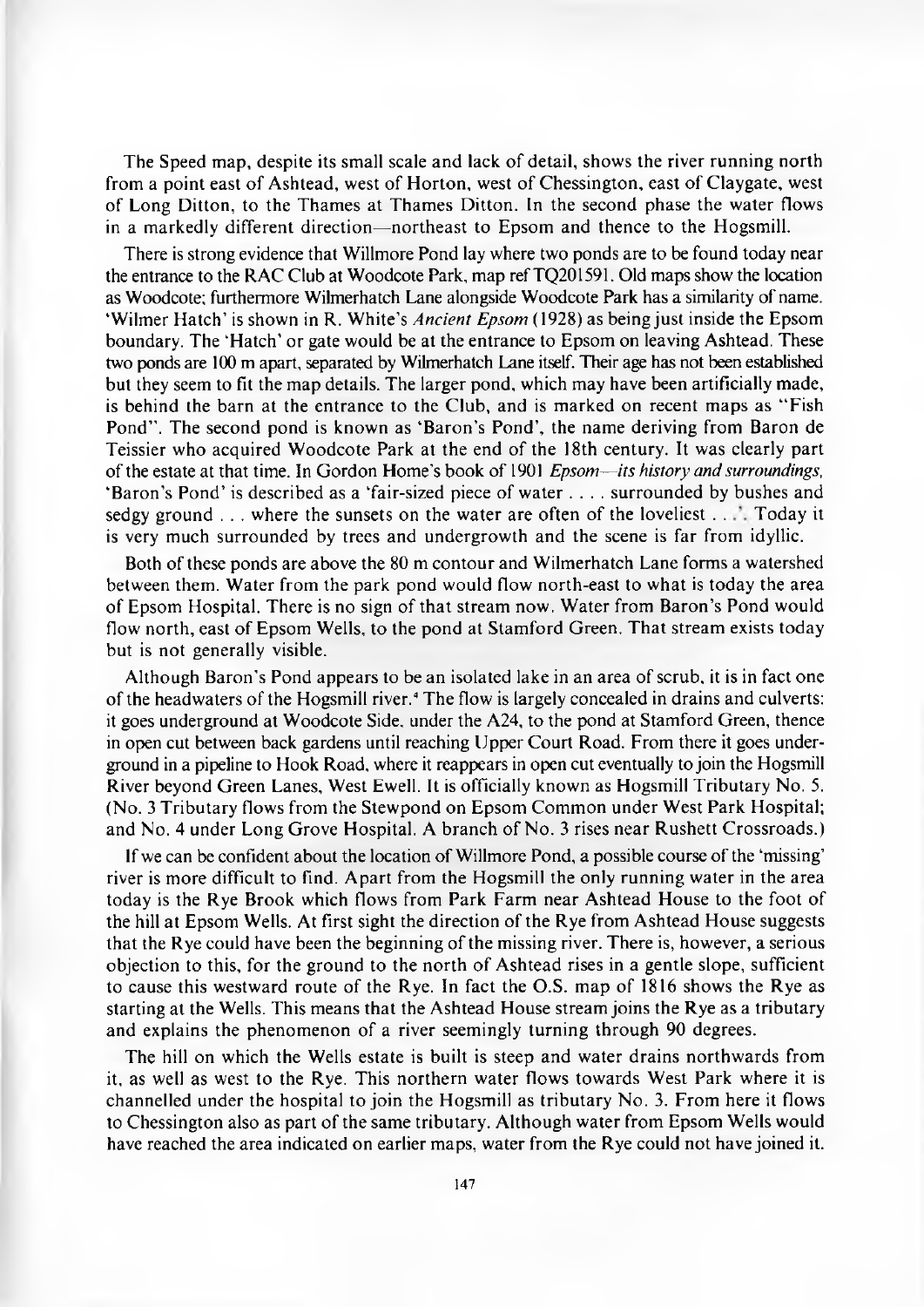The problem of verifying the apparent route between Epsom Common and Thames Ditton which the river might have taken prior to  $1660$  is made difficult by the lack of reliable maps o f the period. The first O.S. m ap available is that of 1816. A part from the instance mentioned above of the Rye rising at the Wells, it shows the routes of the Hogsmill tributaries very much as they are today. There is no sign of any water near Chessington flowing direct to Thames Ditton. This was 200 years after the Speed map, but the topography can hardly have changed. Contours on O.S. maps show that, in general terms, a route such as shown in Speed might be feasible in that there is a fall from the Horton area at 55 m to Ditton at  $10 \text{ m}$ , but that is the most which can be said.

The other point on which one can try to verify the first phase map is the outfall of the river at Thames Ditton. This would seem to be at the place where, curiously enough, the river Rythe joins the Thames today. This small river rises in Esher Common and at Jessup's Well, Oxshott. It is tempting to link the R ythe with the R ye, but there is no evidence to support this in the map of  $1816$  or current maps, and the similarity can be no more than coincidence.

It is difficult to believe that all the maps of the first phase were inaccurate, but their scale was small and they were very imprecise. But the change in course after 1660 or thereabouts is so marked that either something significant happened, or the true situation came to light. Perhaps this had something to do with the development of Epsom Wells about that time. It might then have been realized that water flowed to the Hogsmill and the Rye but not directly north to Ditton.

In the ensuing years the courses of water from Willmore Pond were shown to have changed, until, by the early 1800s, there was no sign of a river flowing from it. It would seem therefore, that the 'missing river' never really existed in the form portrayed in the early maps. What is in fact missing is the stretch of the Hogsmill from Baron's Pond to Ewell—it is of course there, but you cannot see it. If it is disappointing not to find the 'lost' river, at least we can say that Baron's Pond today is the Willmore Pond of the past.

#### **NOTES**

- 1. Phase 1 maps—Norden, 1594; Camden Norden, 1607/37; Speed, 1611; Blaeu, 1645; Jansson, 1646; William Smith, 1670; and Ogilby and Morgan, 1683.
- 2. Phase 2 maps—Seller, 1680; Lea, 1690; Morden, 1695; Covens and Mortier, 1700; Price, 1712, a transitional map; "Aubrey", 1719; Moll, 1724; Badeslade and Toms, 1741.
- 3. Phase 3 m aps— Senex, 1729; Bowen's Large English Atlas, 1749; R ocque c, 1768; Andrews and Drury. 1774; Cary. 1785; Lindley and Crossley. 1793; Greenwood. 1823; Bryant, 1823; and others, including the early editions of the Ordnance Survey.
- 4. D. F. Rattenbury.

#### **Acknowledgements**

The writer is grateful tor help from the following: Robin Marsh, of Walton-on-the-Hill & District Local History Society, for the original query and supply of maps; R. A. Lever, 'Anyone found a river?', *Surrey Life* (Sept. 1973); S. R. C. Poulter, 'What's in a name', *Surrey Life* (Sept. 1975); G. Gollin, re Baron's Pond; John Fisher, Guildhall Library; Ernest Crossland; and Derek Rattenbury, former Engineer of Epsom & Ewell Borough Council for invaluable advice on the ponds and waterways.